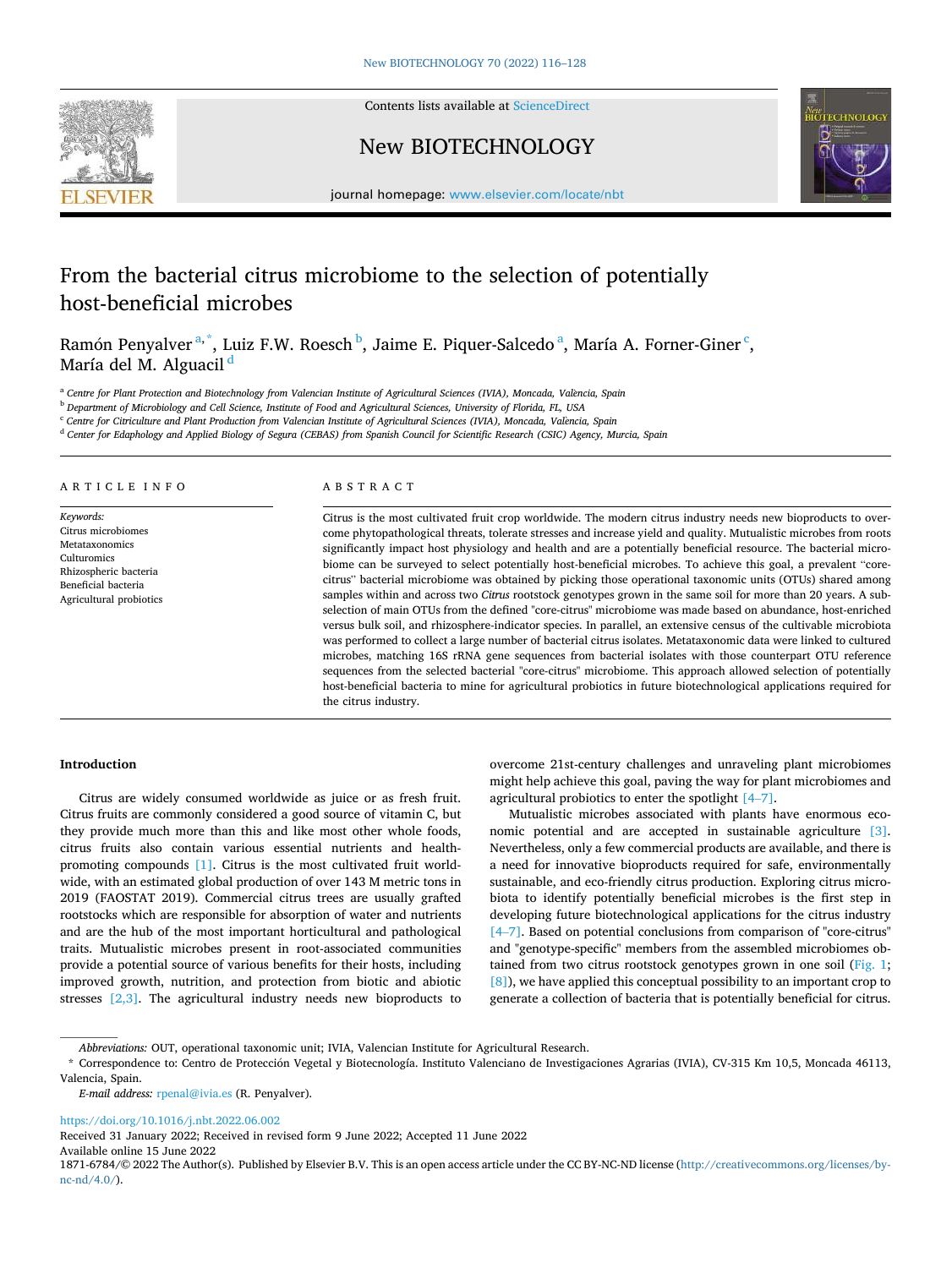<span id="page-1-0"></span>To fully harness the benefits provided by the bacterial communities associated with roots, it is crucial to discover, to the extent possible, the full diversity of the citrus microbiota. This work analyzed bacterial microbiomes using a non-cultured broad-sense metagenomic approach (high-throughput 16S rRNA gene sequencing). Specifically, the bacterial rhizospheric microbiomes were determined for two citrus rootstock genotypes plants grown in the same soil. Plants from the same origin (from the IVIA germplasm bank, Valencia, Spain) and nursery production system were established under the same edaphic and climatic conditions and cultivated under standard agricultural practices for more than 20 years. A prevalent "core-citrus" microbiome was then obtained, defined as the suite of members shared among microbial consortia from all analyzed trees of two citrus rootstock genotypes grown in one soil. Those shared operational taxonomic units (OTUs) would thus represent potentially beneficial bacteria for citrus  $[8,9]$  (Fig. 1). To capture as much of the bacterial diversity as possible, the cultivable microbiota from the same rhizosphere samples were also isolated (cultured approach). Metataxonomic data were linked to microbe selection by matching 16S rRNA gene sequences from bacterial isolates with those counterpart OTU sequences from the defined and selected "core-citrus" microbiome. This approach allowed the creation of a citrus-adapted and host-selected bacterial collection. Thus, the bacterial collection generated is a source from which to mine for plant-beneficial microbes for future biotechnological applications needed in the citrus industry [\[7\].](#page-12-0)

## **Materials & methods**

#### *Experimental field plot design*

The field plot contained ten blocks with two citrus rootstock genotypes (grafted with Nules clementine). The citrus genotypes were randomly distributed and planted when the plants were one year old in May 1996 in an orchard located at the "Comunidad Valenciana" (39◦56'37.5" N 0◦08'03.7" W). The soil of the selected experimental field plot is representative of the main citrus growing region in Spain (Valencia region), this being the most important citrus growing region in the Mediterranean basin. The citrus rootstock genotypes evaluated were Carrizo citrange [*Citrus sinensis* (L.) Osb. x *Poncirus trifoliata* (L.) Raf.], the rootstock most commercially used in Spain, and Forner–Alcaide 5 [*Citrus reshni* Hort ex Tan x *Poncirus trifoliata* (L.) Raf.] [\[10\],](#page-12-0) released by the citrus rootstock breeding program from the Valencian Institute for Agricultural Research (IVIA, Valencia, Spain). These two citrus

rootstock genotypes represent more than 90 % of planted trees in Spain. Other citrus rootstock genotypes are marginal. All plants had the same origin and were produced under the same nursery procedures at the germplasm bank at IVIA. The citrus trees were cultivated for about 20 years following standard cultural practices with drip irrigation and chemical weed control.

#### *Collection of rhizosphere and soil samples*

In April 2015, fibrous roots (6 g of fresh weight) were washed in 100 ml of 0.25X Ringer solution containing 0.05 % Tween 20 and shaken for 45 min at 10 g [\[11\].](#page-12-0) Soil attached to and affected by roots and the root surface where bacteria reside (rhizosphere soil plus rhizoplane – ectorhizosphere) comprised the sampled rhizospheric bacterial community. One gram of non-rhizospheric soil from 5 to 20 cm depth constituted the bulk soil samples. To assemble the citrus microbiomes, four randomly selected 20-year-old trees of each citrus rootstock genotype, and their corresponding pooled samples were analyzed.

#### *DNA extraction and quality control*

Twenty ml of rhizospheric wash solutions were centrifuged at 10,000xg for 10 min at 4ºC. DNA was extracted from the rhizospheric attached soil or bulk soil (100 mg) and bacterial pellets using the PowerSoil DNA Isolation Kit (MoBio, Carlsbad, CA, USA). DNA was cleaned and concentrated by the QIAamp DNA blood Mini kit (QIAGEN, Hilden, Germany). DNA quality was measured using a nanodrop 2000 series (Thermo-Fisher, Waltham, Massachusetts, USA). DNA quality parameters of the samples used had the following ranges: [DNA]= 18–28 ng/µl;  $A_{260/280} = 1.8$ –1.9 and  $A_{260/230} = 1.2$ –1.8.

#### *Library preparation and deep sequencing*

PCR-based bacterial 16 S rRNA gene capture was performed using primers to amplify the V3-V4 region [\[12\]](#page-12-0). Samples were quantified with QuanIT Picogreen and pooled equimolarly after an ampure XP (Beckman, Indianapolis, IN, USA) cleaning of small PCR fragments from each sample. Paired-end next-generation sequencing was performed using MiSeq platform following the 16S Metagenomic Sequencing Library Preparation Protocol (Illumina, San Diego, CA, USA) and performed by Life Sequencing S.L. (Valencia, Spain).



Two citrus rootstock genotypes grown in one soil

**Fig. 1.** Conceptual diagram comparing "core" and "specific" citrus rootstock genotype bacterial microbiomes. Microbes potentially beneficial for *Citrus* that might be inferred from "core" and "specific" members when comparing communities from two citrus rootstock genotype plants grown in one soil. Adapted from [\[8\]](#page-12-0).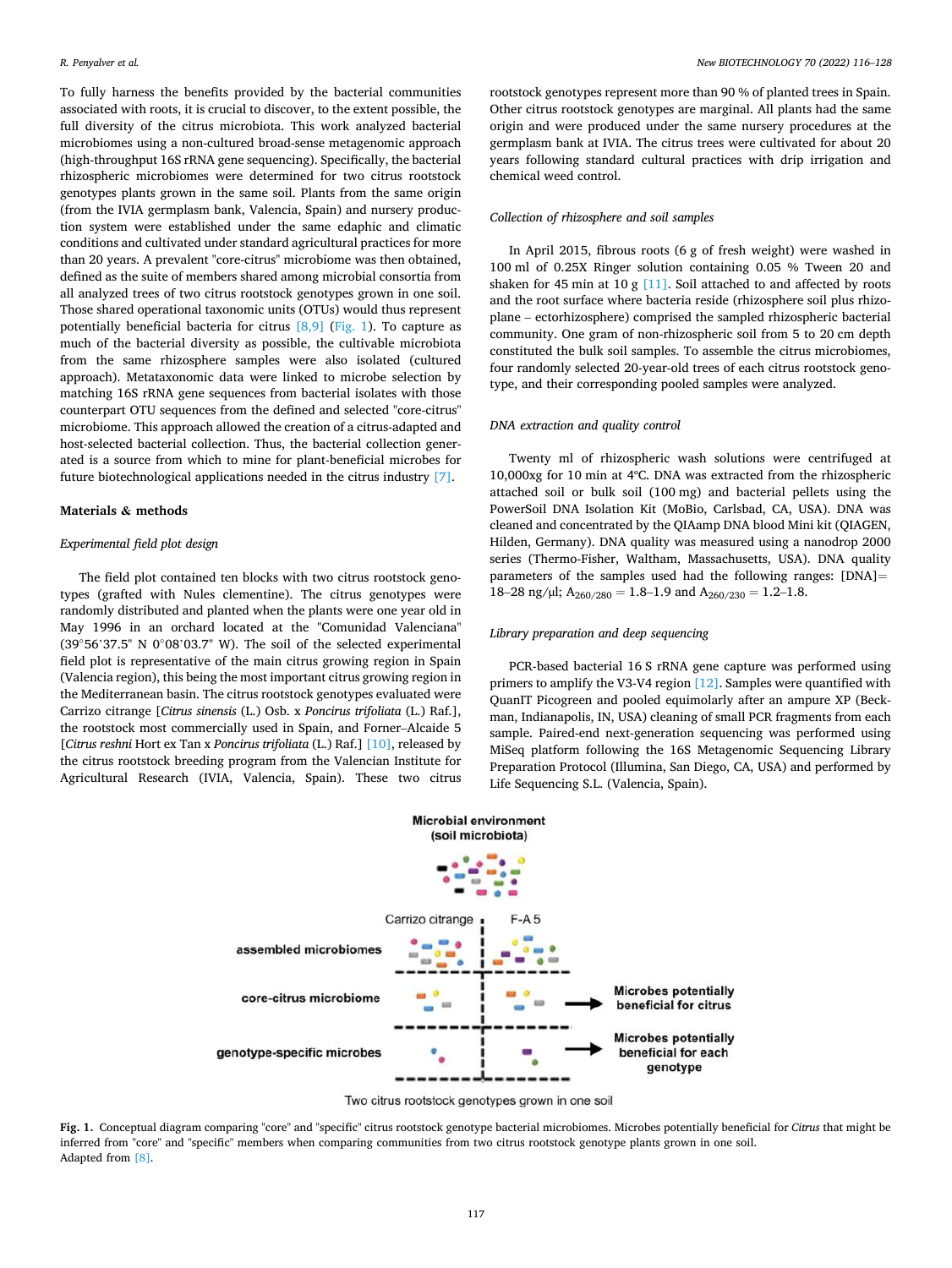## *Processing of 16S rRNA gene sequences and taxonomical profiling of OTUs*

The 16S rRNA raw sequences were analyzed following the recommendations of the Brazilian Microbiome Project [\[13\].](#page-12-0) The OTU table was built using the UPARSE pipeline [\[14\]](#page-12-0). The reads were truncated at 380 bp and quality filtered using a maximum expected error of 0.5 (i.e. on average, one nucleotide in every two sequences is incorrect). Filtered reads were dereplicated, and singletons were removed. The sequences were clustered into OTUs at a 97 % similarity cutoff, and chimeras were checked to obtain representative sequences for each phylotype. Taxonomic classification was carried out in QIIME [\[15\]](#page-12-0) based on the UCLUST method against the Greengenes 13.5 database [\[16\]](#page-12-0) with a confidence threshold of 80 %. The sampling effort was estimated using Good's coverage [\[17\].](#page-12-0) The observed OTU richness and the Shannon diversity index were calculated and plotted using the "phyloseq" package [\[18\].](#page-12-0)

## *Alpha and beta variability between assembled microbiomes*

Principal coordinates plots (PCoA) of the microbial communities from the two populations of citrus rootstocks genotypes were analyzed by Bray Curtis distance metrics, which accounts for differences in the relative abundance or for the presence/absence of taxonomic unities. The strength and statistical significance of groups were verified by Multivariate ANOVA based on dissimilarities using the Adonis function with the vegan package [\[19\]](#page-12-0). The homogeneity of multivariate dispersions within citrus populations and the pairwise difference between groups were analyzed using the parametric Tukey's HSD test. Both datasets were rarefied to the same number of sequences before measurements (13,000 reads). The alpha diversity measurements of the microbial communities were analyzed using Welch's Two Sample t-test.

#### *Rhizosphere-indicator species concept*

Rhizosphere-indicator species, meaning those OTUs that are characteristic of the roots versus soil by abundance and prevalence in samples, were identified by the indicator species analysis (ISA) performed with the "indicspecies" package for R [\[20\].](#page-12-0) The relative abundances of OTUs in each sample were used to calculate the Indicator Value (IndVal) and its significance [\[21\]](#page-12-0).

## *Bacterial isolation*

Cultivable bacteria from each rhizosphere sample were isolated by direct plating and enrichment procedures. Seven culture conditions were applied for bacterial isolation. *i*-*iii*) Bacteria isolated on general media: serial dilutions of rhizosphere washing solutions were placed on three rich general media; King's medium B (KB) [\[22\]](#page-12-0), MG/L [\[23\],](#page-12-0) and YPGA [\[24\]](#page-12-0), and incubated at 26 ºC. A total of 20 bacterial isolates, representing all morphotypes found in any combination of sample (8) x medium (3) (n = 24), were purified. *iv*) Diazotrophic bacteria: serial dilutions were plated on AB minimal medium supplemented with mannitol but depleted nitrogen source (without NH<sub>4</sub>Cl) (ABM-N<sub>2</sub>). Thirty-five representative bacteria were purified per sample. (*v*) ACC deaminase-producing bacteria: samples were plated on  $ABM-N<sub>2</sub>$  supplemented with 1-aminocyclopropane-1-carboxylic acid (acc) as a nitrogen source [\[25\]](#page-12-0). Twenty-five isolates were purified from each sample. *vi*) Sporulated bacteria: a *Bacillus*-type selective enrichment by heating rhizosphere washing solutions at 80 °C was also performed [\[26\]](#page-12-0). Seventeen isolates were purified per sample. *vii*) Thermophiles bacteria: samples were inoculated on KB medium and incubated at 50ºC. Ten representative isolates were purified per sampled tree.

## *Sequencing of bacterial 16S rRNA genes from cultivable microbes*

Genomic DNA from liquid cultures was obtained by the GenElute™ Bacterial Genomic Kit (Sigma-Aldrich, St Louis, MN, USA) following the manufacturer's instructions. Alternatively, a CTAB-based protocol was also used [\[27\].](#page-12-0) 16S rRNA genes from representative isolates from each bacterial morphotype found in any combination (rootstock genotype, plant, and culture condition) were doubled-strand sequenced after two independent amplifications with primers 16 SF1: 5′ -GASTTTGATCCTGGCTYAG-3′ and 16 SR1:5′ -GACGGGCGGTGWGTRCA-3′ . Subsequently, both PCR products were sequenced by the Sanger technology at Secugen S.L. (Madrid, Spain), and assembled using Unipro UGENE and CLUSTAL tools. The closest relative of each sequenced bacterial isolate was identified by BLASTn to NCBI's Reference [16](#page-12-0)S rRNA bacterial database.

#### *Selecting potentially beneficial bacteria for Citrus*

A database was created with all 16S gene sequences from isolates of a given bacterial genus used as a "subject" in a local BLAST search [\[28\]](#page-12-0). Each OTU reference sequence assigned to the same genus from the defined core-citrus microbiome comprised the "query" sequences. A given bacterial isolate was selected for the collection when it showed *>* 98 % similarity to the corresponding OTU reference sequence.

## *Fragment recruitment analysis of selected isolate sequences from environmental samples*

The initial high-throughput raw data were filtered by quality Phred Score and then collapsed using the flash algorithm [\[29\]](#page-12-0). The recruitment of each 16S sequence from each selected isolate was then evaluated using blastn [\[28\].](#page-12-0) Finally, the reads with more than 99 % of homology, considering a Phred Quality Score of 20, 100 nucleotides of alignment length, and a minimum of 10 reads, were deemed to be present in the environmental samples. This last step was performed using a custom script in Perl.

#### **Results**

#### *DNA high-throughput sequencing*

A total of 180,286 high-quality 16S rRNA amplicon sequences were generated from eight rhizospheric samples covering four replicate trees of two citrus rootstock genotypes grown in the same soil, plus two additional pooled samples for each rootstock (Carrizo citrange "C" and Forner–Alcaide 5 "F"). The numbers of high-quality sequences obtained in C and F citrus rootstock genotypes were 85,910 and 94,376, respectively. A total of 3035 OTUs (97 % nucleotide identity [ID]) were identified for further taxonomical profiling (Supplementary Table S1). Raw high-throughput sequencing data from 16S rRNA amplicon libraries for rhizosphere samples are deposited at the European Nucleotide Archive from EMBL (ENA; <http://www.ebi.ac.uk/ena>) under accession numbers ERR5243817 to ERR5243824.

## *Structure, variation, and assembly of the rhizospheric bacterial citrus microbiome*

The ten most abundant phylotypes represented between 23.5 % and 37.3 % of the total rhizospheric bacterial community associated with citrus trees, independently of the rootstock genotype [\(Fig. 2\)](#page-3-0). The same most abundant phylotypes were found in all plants from both citrus rootstock genotypes. The citrus microbiota was dominated by either the genera *Pseudomonas* (ranging from 4.0 % to 20.3 %), by the yet uncultured candidate orders *WD2101* (2.2–6.4 %) and *iii1*–*15* (2.4–6.1 %), or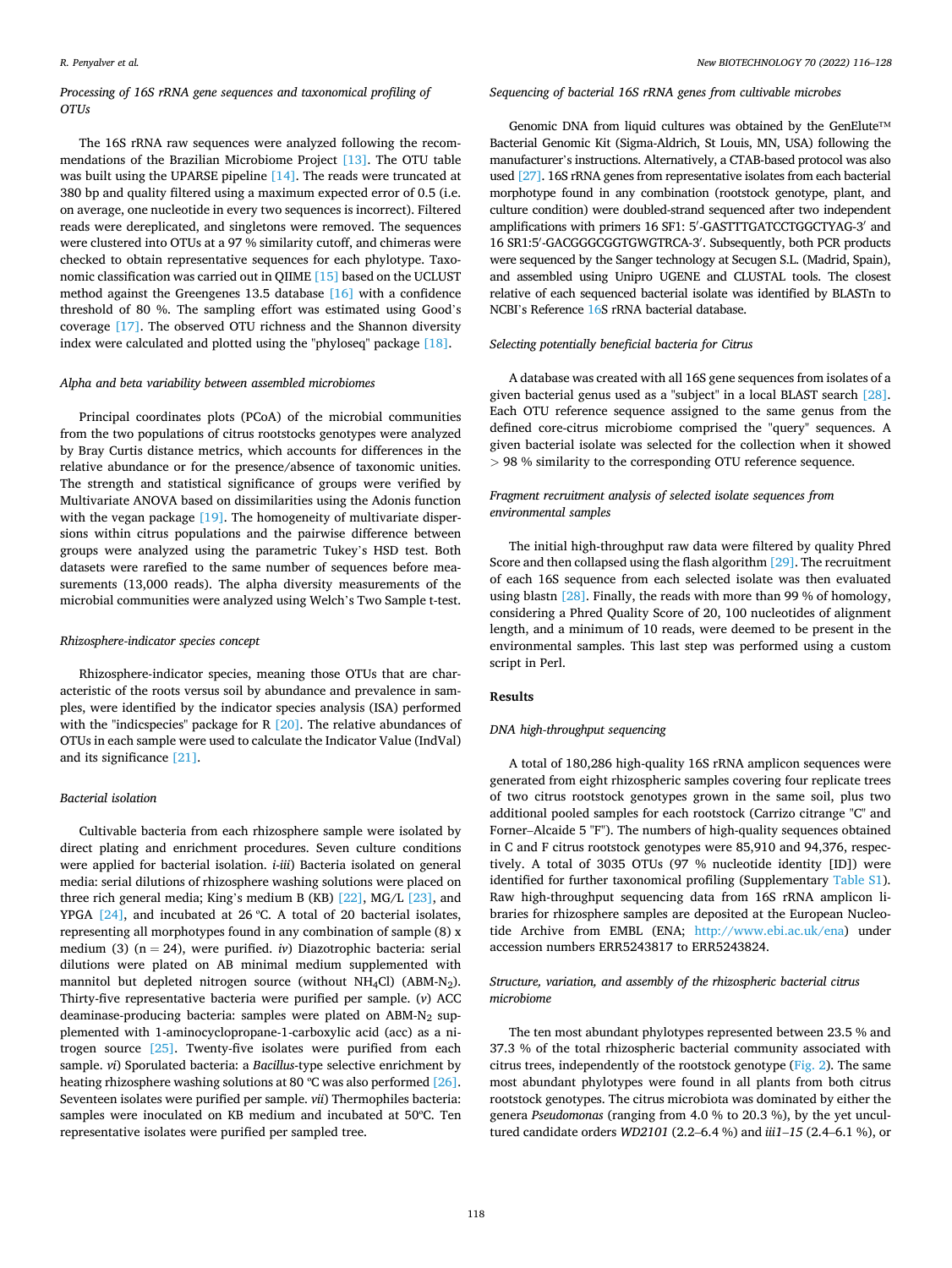<span id="page-3-0"></span>

**Fig. 2.** The ten most abundant bacterial phylotypes found in citrus microbiomes represent ca. 30 % of the total rhizospheric bacterial community associated with citrus trees, the genus *Pseudomonas* being the most abundant phylotype. Samples labeled "C" correspond to Carrizo citrange and those labeled "F" to Forner-Alcaide 5 citrus rootstock genotypes, respectively. Cpooled and Fpooled are the corresponding pooled samples from each citrus rootstock genotype.

by the genera *Streptomyces* (0.5–4.7 %) (Fig. 2). The next most abundant phylotypes were from the families *Pirellulaceae* (1.9–3.5 %) and *Rhizobiaceae* (1.1–3.3 %). After these phylotypes, the families *Cytophagaceae*  and *Pseudomadaceae* and the genera *Sphingomonas* and *Pirellula* represented from 0.4 % to 2.4 % of the total rhizospheric bacterial community associated with citrus trees. Carrizo citrange "C" microbiota was dominated by the phylotypes *Pseudomonas*, *iii1*–*15* or *Streptomyces*, while all samples from Forner-Alcaide 5 "F" citrus trees were dominated by *Pseudomonas* (Fig. 2).

#### *Citrus rootstock genotype comparisons*

Twenty-one differentially abundant phylotypes at the taxonomic level of genera were found among rootstock genotypes (*P <* 0.05) ([Fig. 3](#page-4-0)). Seven affiliated genera showed significantly higher proportions in C rhizospheres, the genus *Pirellula* being the most significantly abundant ([Fig. 3\)](#page-4-0). All differentially abundant microbial phylotypes were present in both plant genotypes. All bacterial phylotypes were in higher proportions in the Carrizo citrange citrus rootstock genotype ([Fig. 3](#page-4-0)). The bacterial abundance rather than presence or absence explains this difference. Accordingly, significant differences were found between the assembled microbiomes from both rootstocks when comparing for the abundance of OTUs ( $P = 0.03$ ) (Supplementary Fig. S1a). However, this significant difference was not observed between rootstock genotypes when comparing the presence/absence of OTUs ( $P = 0.37$ ) ([Fig. 3](#page-4-0) and Supplementary Fig. S1b). The phylotype distribution within plants from

the Citrange carrizo rootstock was significantly more homogenous than the assembled microbiomes from the Forner-Alcaide 5 citrus rootstock  $(P = 0.03)$ , which varied considerably between plants (Fig. 2 and Supplementary Fig. S1c). Alpha-diversity analyses showed that assembled rhizospheric citrus microbiomes from Carrizo citrange plants present slightly higher diversity than those from the Forner-Alcaide 5. However, no significant differences were found between citrus rootstock genotypes (Observed  $P = 0.10$  and Shannon  $P = 0.06$ ) (Supplementary Fig. S2).

#### *Defining a prevalent core-citrus microbiome*

Both citrus rootstock genotypes shared 76.3 % of the citrusassociated bacterial community comprising 2,478 OTUs ([Fig. 4](#page-5-0)a), allowing for further identification of citrus-adapted microbes. To identify prevalent "core-citrus" microbiome members, the OTUs shared among plants within and across genotypes were selected, thus reflecting high host adaptation [\[9\]](#page-12-0). Only 544 out of the total shared OTUs were found in all replicate plants from both citrus rootstock genotypes  $(n = 8)$ ([Fig. 4](#page-5-0)b). Taxonomical profiling of those prevalent citrus adapted OTUs classified them into 197 phylotypes at the species level (Supplementary Table S2). Of these phylotypes, 72 were assigned to a given genus (36.5 %), comprising 144 out of the 544 OTUs of the "core-citrus" microbiome (26.5 %) (Supplementary Table S2). As shown in [Fig. 5](#page-5-0)**a,b**, the core-citrus microbiome members belong mainly to the phyla *Proteobacteria* (45.30 % of the core microbiome; 150 OTUs); *Actinobacteria*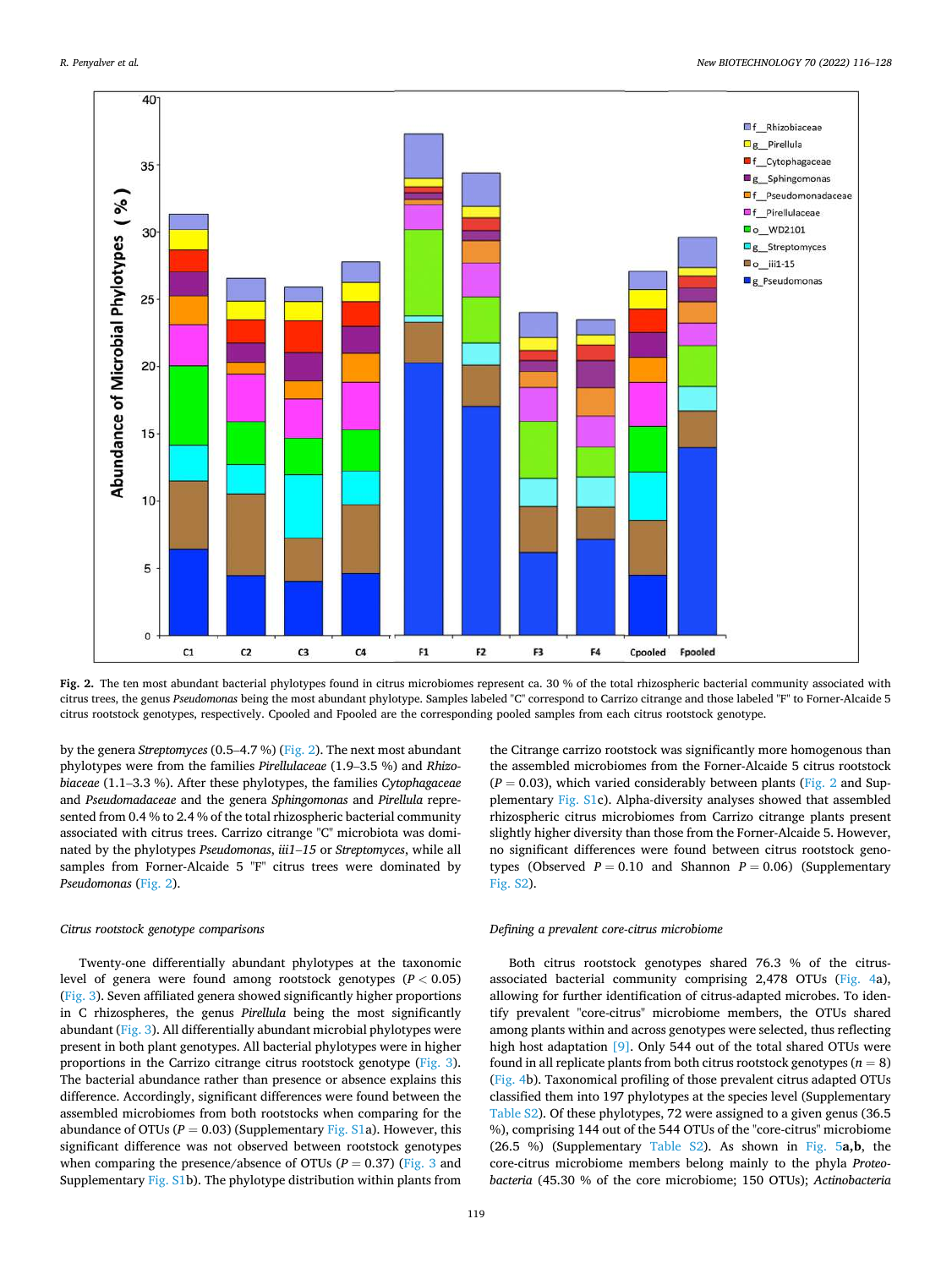<span id="page-4-0"></span>

**Fig. 3.** The significant differential OTUs found between both citrus rootstock genotypes are based on their abundance, rather than in their presence or absence.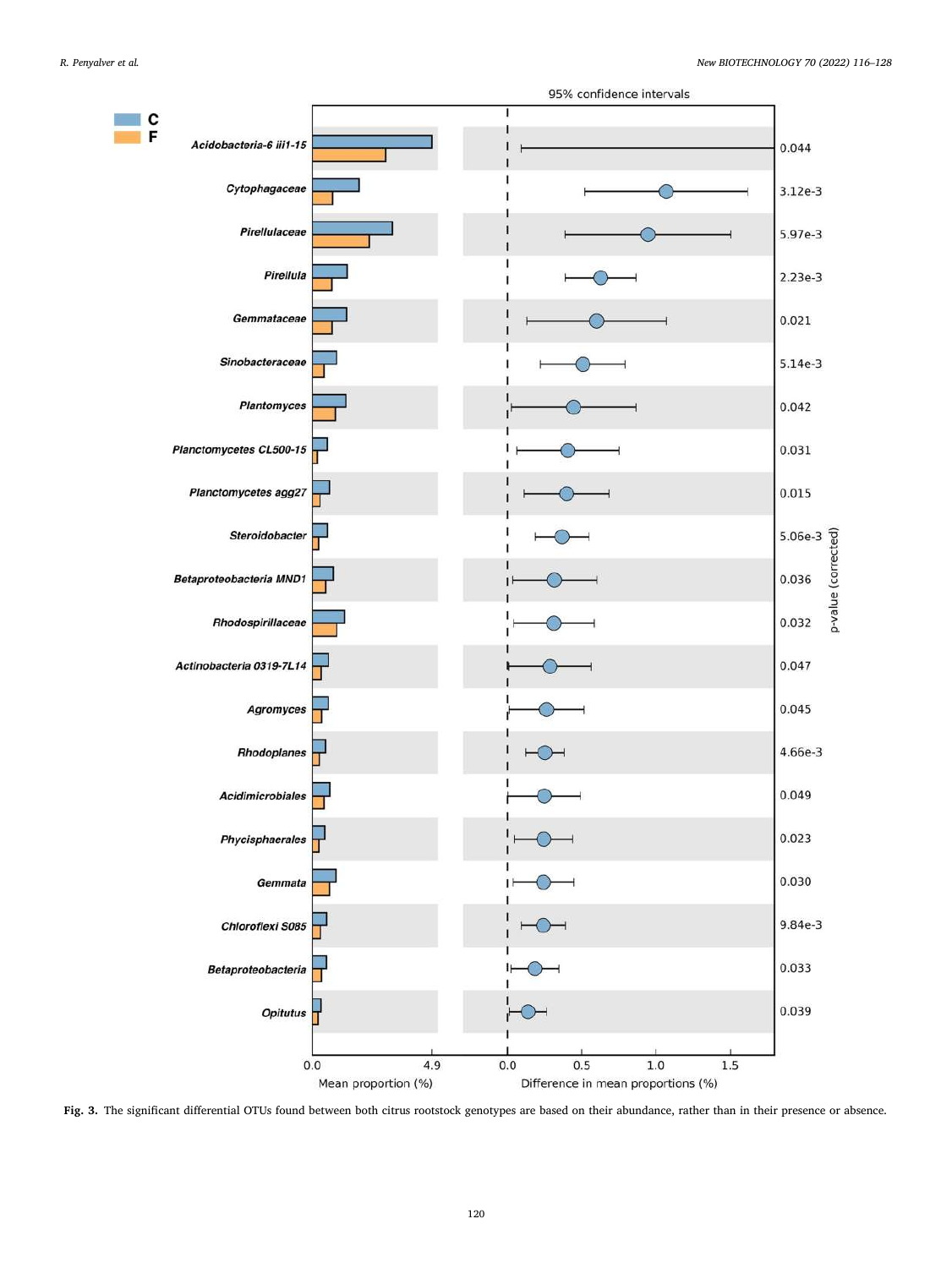<span id="page-5-0"></span>*R. Penyalver et al.* 



**Fig. 4.** Sharing ("core-citrus" microbiome) and unique ("genotype-specific" microbiomes) bacterial communities obtained from the comparison of the assembled citrus microbiomes from the two citrus rootstock genotypes grown in one soil. Prior to Venn diagram analyses, sequencing depth was rarefied to 13,000 reads among samples and singleton OTUs were discarded. The resulting data set consisted of 3,035 OTUs (Supplementary Table S1). Carrizo citrange (C) and Forner-Alcaide 5 (F) rootstock genotypes. (a) Venn diagram according to membership: shared OTU occurrences across communities. (b) Venn diagram according to prevalence: shared OTUs among plants within and across genotypes  $(n = 8)$  [\[9\]](#page-12-0).

(13.94 %; 81 OTUs); *Planctomycetes* (10.84 %; 96 OTUs); *Acidobacteria*  (9.49 %; 69 OTUs); *Bacteroidetes* (6.00 %; 36 OTUs); *Cloroflexi* (3.37 %; 38 OTUs); *Verrucomicrobia* (3.18 %; 23 OTUs); *Firmicutes* (2.57 %; 10 OTUs); TM7 (2.51 %; 13 OTUs); Gemmatimonadetes (1.06 %; 11 OTUs); Nitrospirae (1.00 %; 7 OTUs); and others minor phyla (0.73 %; 10 OTUs) (Fig. 5a,b). Within the most abundant "core-citrus" phyla, proteobacteria members belong to the classes *Gammaproteobacteria* (18.76 % of the core microbiome; 25 OTUs); *Alphaproteobacteria* (18.75 %; 75 OTUs); *Betaproteobacteria* (6.6 %; 31 OTUs); and *Deltaproteobacteria*  (1.19 %; 19 OTUs) (Figure 5ab). The ten major affiliated families (*>*1 % of relative abundance) represented 42.17 % of the "core-citrus" bacterial community and comprised 106 OTUs ([Table 1\)](#page-6-0). Only the *Pseudomnonadaceae* family represents almost 14 % of this "core-citrus" microbiome (5 OTUs), followed by the *Sphingomonadaceae* (6.56 %) and *Pirellulaceae*  (4.08 %) of the bacterial community ([Table 1\)](#page-6-0). Surprisingly, 40 OTUs were identified in this last major family. The ten major affiliated genera represented 27.55 % of the "core-citrus" bacterial community (36 OTUs). Again, the *Pseudomonas* genus alone represents almost 12 % of this core microbiome, followed by *Streptomyces* (3,17 %) and *Sphingomonas* (1.94 %). The 17 major abundant OTUs (*>* 1.0 %) contributed to 30.83 % of the "core-citrus" rhizospheric community [\(Table 1\)](#page-6-0). Most of the OTU lineages at each highest taxonomic level linked them to the ten major families and genera described above. Only three major OTUs representing 3.37 % of the "core-citrus" microbiome were affiliated with families beyond the major ones listed above, such as *Nitrosomonadaceae*, *Comamonadaceae,* and *Oxalobacteraceae* [\(Table 1\)](#page-6-0).

In contrast, 18.5 % of the Carrizo citrange-associated bacterial community was exclusive of this genotype, comprising 333 OTUs (Fig. 4a). To identify prevalent "genotype-specific" microbiome members, the OTUs shared among all replicate plants within this genotype



**Fig. 5.** "Core-citrus" bacterial microbiome members. (a) Percentage after the phylum/class indicates the respective contribution to the core microbiome**.** Node labels indicate the taxonomical profiling of identified phylotypes. The diameter of each node is proportional to the abundance of corresponding taxa in the core microbiome according to the scale. For phylum: Gm, Gemmatimonadetes; for class: Be, Betaproteobacteria; Ell, Ellin6529; G1, Gemm-1; G5, Gemm-5; Ge, Gemmatimonadetes; TM1, TM7–1; TM3, TM7–3; TK, TK17; for order: I0, I025; JG, JG30-KF-CM45; MN, MND1; My, Myxococcales; NB, NB1; RB, RB41; Rhi, Rhizobiales; Rho, Rhodospirillales; S0, S0208; So, Solibacterales; Sph, Sphingomonadales; for family: 03, 0319–6A21; Ba, Bacillaceae; Br, Bradyrhizobiaceae; Ca, Caulobacteraceae; Chi, Chitinophasaceae; Co, Comamonadaceae; Cy, Cytophagaceae; El, Ellin6075; Eli, Ellin517; En, Enterobacteriaceae; Ent, Entotheonellaceae; Ga, Gaiellaceae; Get, Gemmataceae; mb, mb2424; Mc, Micrococcaceae; Mi, Micromonosporaceae; Mt, mitochondria; No, Nocardioidaceae; Nt, Nitrosomonadaceae; Oh, Ohthoniobacteraceae; Ox, Oxalobacteraceae; Ph, Phyllobacteriaceae; Pl, Pirellulaceae; Pi, Piscirickettsiaceae; Pr, Propionibacteriaceae; Ps, Pseudomonadaceae; Psd, Pseudonocardiaceae; Rh, Rhizobiaceae; Rhb, Rhodobacteraceae; Si, Sinobacteraceae; Sph, Sphingomonadaceae; Sy, Syntrophobacteraceae; Ve, Verrucomicrobiceae; Xa, Xhantomonadaceae; for genus: Ag, Agromyces; Ar, Arthrobacter; Bc, Bacillus; Ew, Erwinia; Fl, Flavobacterium; Gem, Gemmata; Ka, Kaistobacter; Kr, Kribbella; Lu, Luteolibacter; Mic, Microbacterium; Ni, Nitrospira; Pa, Paenibacillus; Pe, Pedobacter; Phy, Phycicoccus; Pir, Pirellula; Pla, Planctomyces; Rhc, Rhodococcus; Rhd, Rhodoplanes; Sk, Skermanella; Sp, Sphingomonas; Spg, Sphingobium; St, Streptomyces. (b) Numbers inside the nodes indicate the number of OTUs assigned to each identified phylotypes of the "core-citrus" microbiome according to the same panel a.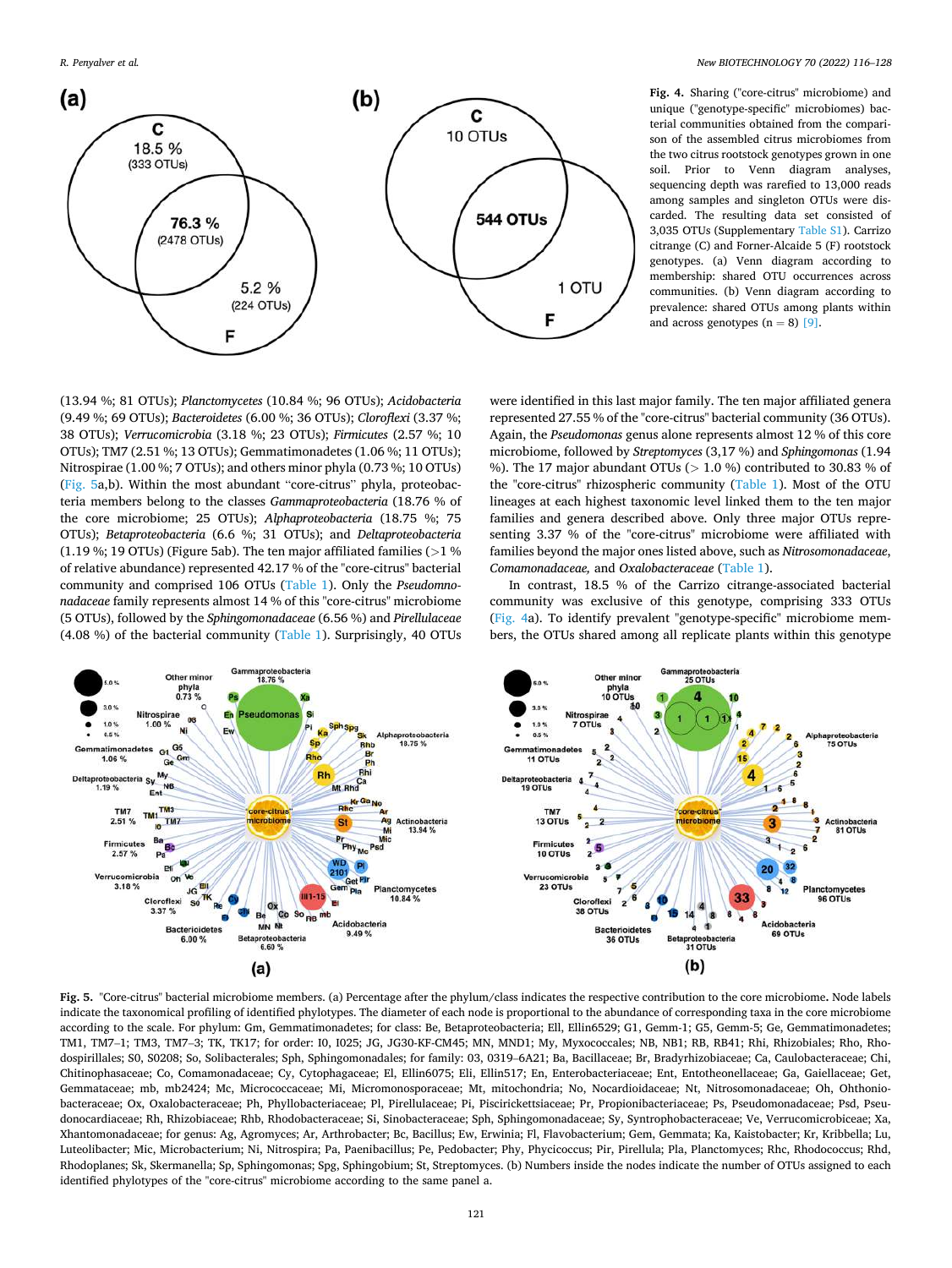#### <span id="page-6-0"></span>**Table 1**

Major (*>*1 % of relative abundance) affiliated families, genus and OTUs lineages identified in the defined bacterial "core-citrus" microbiome.

|                         | % relative abundance | <b>Number of OTUs</b> |
|-------------------------|----------------------|-----------------------|
| <b>Bacterial family</b> |                      |                       |
| Pseudomonadaceae        | 13,97                | 5                     |
| Sphingomonadaceae       | 6,56                 | 11                    |
| Pirellulaceae           | 4,08                 | 40                    |
| Rhizobiaceae            | 3,99                 | 4                     |
| Streptomycetaceae       | 3,17                 | 3                     |
| Bacillaceae             | 2,42                 | 7                     |
| Rhodospirillaceae       | 2,23                 | 11                    |
| Enterobacteriaceae      | 1,96                 | 5                     |
| Cytophagaceae           | 1,91                 | 10                    |
| Verrucomicrobiaceae     | 1,88                 | 10                    |
| Total                   | 42.05                | 106                   |
| <b>Bacterial</b> genus  |                      |                       |
| Pseudomonas             | 11,94                | 4                     |
| Streptomyces            | 3,17                 | 3                     |
| Sphingomonas            | 1,94                 | 2                     |
| Kaistobacter            | 1,93                 | 4                     |
| <b>Bacillus</b>         | 1.80                 | 5                     |
| Agrobacterium/Rhizobium | 1.60                 | 3                     |
| Skermanella             | 1,45                 | $\overline{2}$        |
| Pirellula               | 1,36                 | 8                     |
| Sphingobium             | 1,30                 | $\overline{2}$        |
| Flavobacterium          | 1,26                 | 3                     |
| Total                   | 27.55                | 36                    |
| Major single OTUs       |                      | Phylotype             |
| 1                       | 5,84                 | g_Pseudomonas         |
| $\overline{2}$          | 4,29                 | $\epsilon$            |
| 3                       | 2,39                 | f Rhizobiaceae        |
| 4                       | 2,03                 | f Pseudomonadaceae    |
| 5                       | 1,95                 | g_Streptomyces        |
| 6                       | 1,71                 | g_Sphingomonas        |
| 7                       | 1,68                 | g_Pseudomonas         |
| 8                       | 1,32                 | f Nitrosomonadaceae   |
| 9                       | 1,18                 | g_Bacillus            |
| 10                      | 1,14                 | g_Skermanella         |
| 11                      | 1,14                 | g Flavobacterium      |
| 12                      | 1,07                 | g Kaistobacter        |
| 13                      | 1,05                 | f Comamonadaceae      |
| 14                      | 1,03                 | g_Sphingobium         |
| 15                      | 1,02                 | g_Streptomyces        |
| 16                      | 1,00                 | o WD2101              |
| 17                      | 1,00                 | f_Oxalobacteraceae    |
| <b>Total</b>            | 30.84                |                       |

were again selected [\[9\].](#page-12-0) As a result, only 10 out of the total shared OTUs were found in the four replicate plants of the Carrizo citrange genotype ([Fig. 4b](#page-5-0)). Taxonomical profiling of those ten unique Carrizo citrange-specific OTUs classified them into nine phylotypes at the species level, where only four of them have representative cultured bacteria. Moreover, no OTU was affiliated with a defined genus (Supplementary Table S2).

As for Forner-Alcaide 5 genotype plants, only 5.2 % of the associated bacterial community was unique to this genotype, comprising 224 OTUs ([Fig. 4](#page-5-0)a). Again, to identify "genotype-specific" microbiome members, we select those OTUs shared among all replicate plants within the genotype [\[9\].](#page-12-0) As a result, only one OTU was unique and present in the four replicate plants of Forner-Alcaide 5 citrus rootstock genotype [\(Fig. 4b](#page-5-0)). This OTU was assigned to the genus *Rhodoccocus* (Supplementary Table S2).

#### *Main OTUs*

A sub-selection of main OTUs from the defined core-citrus bacterial microbiome was made based on three important traits that could further select putatively beneficial microbes: relative abundance, root-enriched vs. bulk soil (host selection), and the rhizosphere-indicator species ecological concept.

- i) *Major OTUs (* $> 1$  *%)*. Eleven out of the 17 most abundant OTUs from the "core-citrus" microbiome were linked to a defined genus (Table 1 and Supplementary Table S3). The most abundant assigned genus was *Pseudomonas,* with 3 OTUs representing 11.81 % of the core-citrus microbiome, followed by the genera *Streptomyces* (2 OTUs; 2.97 %) and *Sphingomonas* (1 OTU; 1.71 %) (Table 1).
- ii) *Root-enriched OTUs (host selection).* Since some of the OTUs from the core-citrus bacterial microbiome could not be selected by the host, and since some were from soil particles not affected by root exudates but present in all rhizosphere samples [\[30\],](#page-12-0) the bacterial microbiome of the bulk soil samples was analyzed to determine which OTUs from the "core-citrus" microbiome were affected by the roots by selecting the OTUs that were significantly more abundant in the roots than in the bulk soil (root-enriched).

A total of 304,556 high-quality 16S rRNA gene sequences were generated from eight bulk soil samples. The average number of analyzed sequences per sample was  $38,070 \pm 16,029$ . A total of 3402 OTUs (97 % nucleotide identity) were identified for further taxonomical profiling (Supplementary Table S1). Raw high-throughput sequencing data from 16S rRNA amplicon libraries for bulk soil samples are deposited at the European Nucleotide Archive from EMBL (ENA; [http://www.ebi.ac.](http://www.ebi.ac.uk/ena)  [uk/ena\)](http://www.ebi.ac.uk/ena) under accession numbers ERR1654710 to ERR1654719 (Project **PRJEB15329** and Study **ERP017048**). The abundance of each selected core-citrus OTU was then compared for the rhizosphere microbiomes vs. bulk soil. A total of 30 out of the 544 core-citrus OTUs showed a significantly higher abundance in the rhizosphere than in the soil (rhizosphere-enriched) (*P <* 0.001). Out of these 30 OTUs, 11 were assigned to a given genus (Supplementary Table S3).

iii) *Rhizosphere-indicator species*. "Indicator species" is an ecological parameter based on abundance and prevalence in samples of a given environment (see Materials & Methods). Sixty-two OTUs of the 544 "core-citrus" OTUs were identified as "rhizosphere indicator species" by their abundance in the rhizosphere vs. bulk soil and prevalence in the rhizosphere compartment (*P <* 0.001). Of these 62 OTUs, 27 were assigned to a given genus (Supplementary Table S3).

Overall, a sub-set of 70 OTUs of the 544 "core-citrus" OTUs were classified as main OTUs by any of the three criteria described above (Supplementary Table S3). As might be expected, the distribution of those main OTUs according to their relative abundance shows that they are slanted towards the most abundant ([Fig. 6a](#page-7-0)). Nevertheless, a few main OTUs were found in very low abundance. A Venn diagram of the main OTUs shows that nine major OTUs were also host-enriched and behave as rhizosphereindicator species ([Fig. 6](#page-7-0)b). All host-enriched OTUs were also classified as rhizosphere-indicator species. Moreover, 9 OTUs from the "core-citrus" microbiome fulfill all three criteria to classify them as main OTUs ([Fig. 6](#page-7-0)b). Of those nine main OTUs, five were assigned to the following defined genera: *Pseudomonas* (2 OTUs); *Sphingobium* (1); *Sphingomonas* (1), and *Streptomyces* (1) ([Fig. 6b](#page-7-0)).

## *Generating an extensive census of the cultivable citrus-rhizosphere microbiota*

An extensive bacterial culturing approach was carried out from the same rhizospheric washing solutions used to assemble the citrus microbiomes. Multiple culture conditions were applied to generate many rhizospheric citrus isolates (see Material & Methods for details). A total of 1188 bacterial isolates (599 and 589 from C and F rootstock genotypes, respectively) were collected. Of these bacterial isolates, *i*) 486 bacterial isolates were purified from three general media; *ii*) 281 bacterial isolates were purified from a nitrogen-depleted medium; *iii*) 199 bacterial isolates were purified from a medium containing acc as a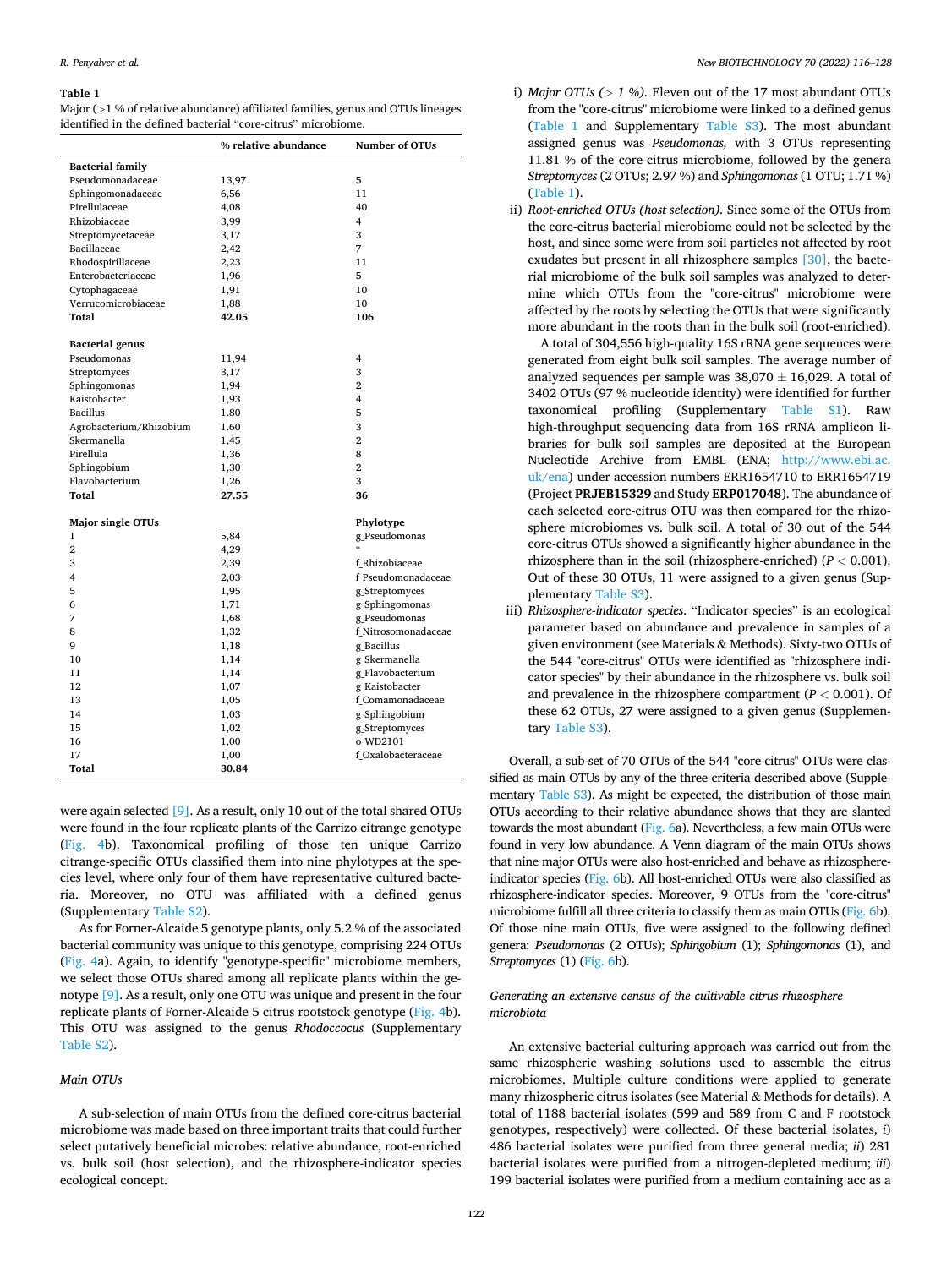<span id="page-7-0"></span>

Fig. 6. A total of 70 OTUs from the defined core-citrus microbiome were classified as main OTUs based on abundance, host-enriched vs. bulk soil and rhizosphereindicator species concept. (a) Distribution of main OTUs in the core-citrus bacterial microbiome. (b) Venn diagram showing the overlap of OTUs between the three traits used to classified them as main OTUs.

nitrogen source; *iv*) 140 bacterial isolates were purified after a temperature enrichment for sporulated bacteria; and *v*) 82 bacterial isolates were purified after growth at 50 ºC. 482 bacterial isolates were identified by double-strand sequencing of the almost complete 16S rRNA gene, including several representatives of any bacterial morphotype found in any combination for the bacterial isolation [plant sample (8) x culture condition (7) ( $n = 56$ )]. The cultivable citrus microbiota isolated belong to 57 bacterial genera ([Table 2](#page-8-0)). Among these genera, 21 are represented in the defined core-citrus microbiome by OTUs assigned to the corresponding genus. As a result, one can now compare both sequences (isolates vs. OTUs) and associate real microbes with selected OTUs.

## *Linking metataxonomic data to microbes selection: providing citrusadapted and host-selected bacteria potentially beneficial for Citrus (rCitrusBBC collection)*

To provide a subset of microbes highly adapted to and selected by the two rootstock citrus genotypes after 20 years of cultivation in the same soil, the sequence of each OTU from the selected core-citrus microbiome linked to a given genus was compared with the 16S rRNA gene sequences from bacterial isolates belonging to the same genus as described in Material & Methods. A total of 147 bacterial isolates were closely associated with 25 OTUs from the selected core-citrus microbiome assigned to the related genus [\(Table 3\)](#page-9-0), thus generating a collection of rhizospheric microbes potentially beneficial for Citrus [\(Fig. 1\)](#page-1-0). Of the 25 associated-isolate OTUs, 16 were classified as main OTUs ([Table 3](#page-9-0)). Bacterial isolates in the generated *r*hizospheric *Citrus B*eneficial *B*acterial *C*ollection (r*Citrus*BBC) belong to the genera *Pseudomonas* (49 isolates), *Bacillus* (29), *Rhizobium* (*Agrobacterium*) (13), *Microbacterium*  (11), *Arthrobacter* (10), *Rhodococcus* (6), *Erwinia* (*Pantoea*) (5), *Paracoccus* (5), *Stenotrophomonas* (5), *Pseudoxanthomonas* (4), *Nocardia* (3), *Pedobacter* (2), *Agromyces* (1), *Flavobacterium* (1), *Janthinobacterium* (1), *Kribbella* (1) and *Terribacillus* (1) ([Table 3](#page-9-0)). 16S rRNA gene sequences from these selected bacterial isolates are deposited at Genebank from NCBI under accession number OK298500 to OK298946.

Since the bacterial isolates of the r*Citrus*BBC collection were selected by comparison with OTU reference sequences, and each OTU represents

a population of different sequences, it was of interest to determine whether a particular isolate sequence was present in the environmental samples without any OTU clustering (raw data). Each isolate sequence was thus recruited from environmental NGS sequences as indicated in Material & Methods. Out of the 147 r*Citrus*BBC bacterial isolate sequences, 95 (64.2 %) were recruited from some of the rhizospheric samples, demonstrating that a given isolate sequence was present in the environmental samples [\(Table 3](#page-9-0)). Furthermore, no specific bacteria potentially beneficial for the Carrizo citrange (C) genotype were selected since any of the ten specific OTUs was assigned to a defined genus (Supplementary Table S2). However, one isolate belonging to the genus *Rhodococcus* was closely associated with the unique selected OTU specific for the Forner–Alcaide 5 (F) genotype (Supplementary Table S2), and is thus a potentially beneficial microbe for this genotype. The closest relative in databases for this F3–101n(a) isolate is *R. cercidiphylli* (98.9  $\frac{9}{0}$ .

## **Discussion**

The citrus industry needs new bioproducts to mitigate the agricultural challenges of the  $21<sup>st</sup>$  century. The first step in developing future biotechnological applications is to explore the citrus microbiota for beneficial microbes [\[4](#page-12-0)–7]. Mutualistic bacteria can boost plant growth, control pathogens, or alleviate abiotic stresses in plants, including citrus [\[31\]](#page-12-0). Bacterial microbiome analyses can help to select potentially host-beneficial microbes ( $[8]$ ; [Fig. 1](#page-1-0)), but it is crucial to capture as much bacterial diversity as possible. With this purpose in mind, both a high-throughput 16S rRNA gene sequencing (non-cultured) and an extensive census of bacterial isolation by culturomics (cultured) approaches were used to uncover the broad diversity of plant-associated communities. Here, a detailed characterization is presented of the bacterial ectorhizosphere-associated microbiome of two citrus rootstock genotypes grown in the same soil for over 20 years based on deep sequencing of 16 S gene amplicon libraries and isolation of cultivable bacteria in different culture conditions, with the ultimate purpose of generating a bacterial collection theoretically enriched in microbes beneficial for *Citrus* ([\[8\]](#page-12-0); [Fig. 1\)](#page-1-0).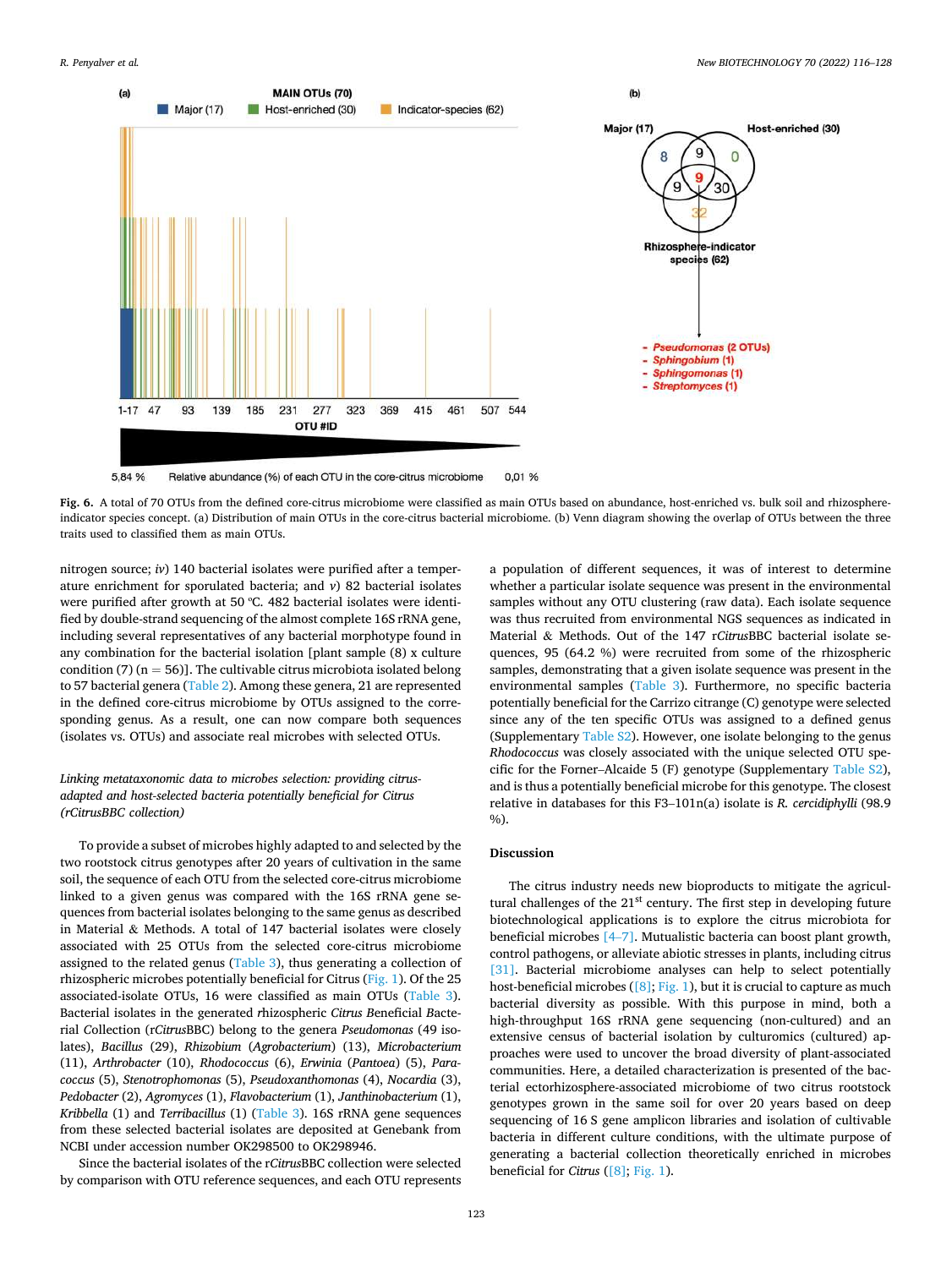#### <span id="page-8-0"></span>*R. Penyalver et al.*

#### **Table 2**

Bacterial genera and number of isolates identified by 16S gene sequencing from the cultivable citrus-rhizosphere microbiota.

| Genus <sup>a</sup>                           | number of isolates |
|----------------------------------------------|--------------------|
| Ensifer (Sinorhizobium)                      | 91                 |
| <b>Bacillus</b>                              | 87                 |
| Pseudomonas                                  | 75                 |
| Microbacterium                               | 21                 |
| Thermoactinomyces                            | 16                 |
| Staphylococcus                               | 15                 |
| Arthrobacter                                 | 14                 |
| Stenotrophomonas                             | 14                 |
| Rhizobium (Agrobacterium)                    | 13                 |
| Variovorax                                   | 12                 |
| Cupriavidus                                  | 10                 |
| Rhodococcus                                  | 9                  |
| <b>Brevibacillus</b>                         | 7                  |
| Flavobacterium                               | 6                  |
| <b>Agromyces</b>                             | 5                  |
| Cellulosimicrobium                           | 5                  |
| Erwinia / Pantoea                            | 5                  |
| Paracoccus                                   | 5                  |
| Pseudoxanthomonas                            | 5<br>4             |
| Lysinibacillus<br>Nocardia                   | 4                  |
| Paenarthrobacter                             | 4                  |
| Pedobacter                                   | 4                  |
| <b>Streptomyces</b>                          | 4                  |
| Aminobacter / Carbophilus                    | 3                  |
| Pseudosphingobacterium                       | 3                  |
| Shinella                                     | 3                  |
| Achromobacter                                | $\overline{2}$     |
| Acinetobacter                                | $\overline{2}$     |
| Buttiauxella                                 | $\overline{2}$     |
| Enterobacter / Leclercia                     | $\overline{2}$     |
| Leclercia / Kluyvera                         | 2                  |
| Klebsiella                                   | $\mathbf{2}$       |
| Neisseria                                    | $\overline{2}$     |
| Paenibacillus                                | $\overline{2}$     |
| Amycolatopsis                                | 1                  |
| Brachybacterium                              | 1                  |
| Chryseobacterium                             | 1                  |
| Enterobacter                                 | 1                  |
| Janthinobacterium                            | 1<br>$\mathbf{1}$  |
| Krasilnikoviella<br>Kribbella                | $\mathbf{1}$       |
| Leclercia / Pantoea                          | 1                  |
| Leclercia / Serratia                         | 1                  |
| Lelliottia                                   | 1                  |
| Leucobacter                                  | 1                  |
| Micromonospora                               | 1                  |
| Nocardioides                                 | 1                  |
| Ochrobactrum                                 | 1                  |
| Pantoea / Leclercia                          | 1                  |
| Rahnella                                     | 1                  |
| Ralstonia                                    | 1                  |
| Serratia                                     | 1                  |
| Siccibacter                                  | 1                  |
| Sphingobium                                  | $\mathbf{1}$       |
| Terribacillus                                | 1                  |
| Ureibacillus                                 | 1                  |
| Total number of 16 S gene sequenced isolates | 482                |
| Total number of identified genera            | 57                 |

<sup>a</sup> Genera written in bold characters are represented in the defined core-citrus microbiome by OTUs assigned to the corresponding genus.

The bacterial citrus microbiomes were dominated by the genera *Pseudomonas* and *Streptomyces,* and two candidate phyla. Since two out of the ten most representative phyla in the assembled citrus microbiomes are composed exclusively of uncultured representatives (*iii1*–*15*  and *WD2101*), unravelling the metabolic and ecological functions of significant bacterial diversity for citrus plants should represent a grand challenge for future scientific projects [\[6,32\]](#page-12-0). Other than *Arabidopsis*, few studies have explored the magnitude of the effect of host

genotype-dependent variation on bacterial rhizosphere microbiota profiles [\[33\]](#page-12-0). In agricultural systems, the impact of the host genotype on the composition of rhizosphere microbiota is much smaller than that of soil type. However, both the plant species and the cultivar can affect the composition of the rhizosphere microbiota [\[34\].](#page-12-0) Rhizosphere communities and other microbes could have a particular affinity for specific plant genotypes [\[2\].](#page-12-0) Both citrus rootstock genotype plants analyzed in the current study had the same origin and were grown in the same orchad (soil microbiota) for over 20 years. This allowed an exploration of whether a genotype-dependent fine-tuning of the bacterial community exists after such a long period of host and genotype selection. The assembled microbiomes from the two citrus rootstock genotypes differ in OTU abundance but not in their presence or absence. The assembled microbiomes from the Citrange carrizo rootstock were more homogenous than those found from the Forner-Alcaide 5 citrus plants. A significantly genotype-dependent fine-tuning of the bacterial communities was not found, since neither citrus rootstock genotype selected a specific bacterial community.

Nevertheless, all differentially abundant OTUs found were in higher proportions in Carrizo citrange, suggesting that this citrus rootstock genotype has a higher affinity for certain bacteria. Even though both rootstocks are genetically and agronomically distinct [\[35,36\],](#page-12-0) they likely do not differ in traits shaping the rhizosphere, a "growth chamber" for the root microbiota, the second driving factor after the soil [\[37\]](#page-12-0). One of the main traits driving the rhizosphere community is the root exudate composition (rhizodeposition), which could not differ considerably between rootstock genotypes.

Other core citrus microbiomes were defined elsewhere with phytopathological purposes related to the infection and control treatments of the Huanglongbing (greening) citrus disease [38–[41\]](#page-12-0). Since the soil is thought to be the primary factor driving rhizosphere microbiomes, a "seed bank" for root microbiota [\[37\]](#page-12-0), and the fact that plant microbiomes are also influenced by the plant fraction and plant genotypes [\[42\]](#page-12-0), it is difficult to obtain sound conclusions from the comparison of the present data with the bacterial microbiomes of the control (healthy) plants from those previous studies. Furthermore, the definition of the core microbiome is not unique and can be based on different shared parameters, such as prevalence (presence/absence) and not only membership [\[9\]](#page-12-0). Moreover, the differential composition of the assembled microbiomes depends on the abundance testing method applied [\[43\]](#page-12-0). However, the structure of a global citrus rhizosphere microbiome has been established, where *Proteobacteria*, *Actinobacteria*, *Acidobacteria,*  and *Bacteriodetes* are predominant taxa [\[44\].](#page-12-0) These taxa are also dominant in the core-citrus microbiome described here, representing 73.54 % of the bacterial community ([Fig. 5](#page-5-0)a). While the taxa *Planctomycetes* is not predominant in the global citrus rhizosphere microbiome (*<* 3 %), it represents 10.84 % of the bacterial core-citrus microbiome in this study ([Fig. 5](#page-5-0)a). The global citrus rhizosphere microbiome comprises mainly *Pseudomonas*, *Rhizobium (Agrobacterium)*, *Cupriavidus*, *Bradyrhizobium*, *Mesorhizobium*, *Burkholderia*, *Cellvibrio*, *Sphingomonas*, *Variovorax,* and *Paraburkholderia* [\[44\]](#page-12-0). The genera *Pseudomonas, Rhizobium* (*Agrobacterium*), and *Sphingomonas* are also predominant in the present core-citrus microbiome representing 15.48 % of the bacterial community ([Table 1](#page-6-0)).

Plant microbial composition is usually remarkably robust compared to the complex and dynamic microbial environments (mainly soil microbiota) from which they are formed [\[34\]](#page-12-0), suggesting finely tuned discrimination by the plant host. If so, it would be expected that a subset of soil microbes, including root colonizers enriched in plant growth-promoting bacteria and related functional genes, were selected by the citrus plants over the 20 years of cultivation [\[45\]](#page-12-0). By comparing "core" and "specific" members of the two citrus rootstock genotypes grown in one soil, potentially beneficial microbes were identified for *Citrus* and some genotype-specific microbes after more than 20 years of host selection [\[8\].](#page-12-0) The rhizospheric citrus microbiomes from both rootstock genotypes exhibited more overlap than distinct microbial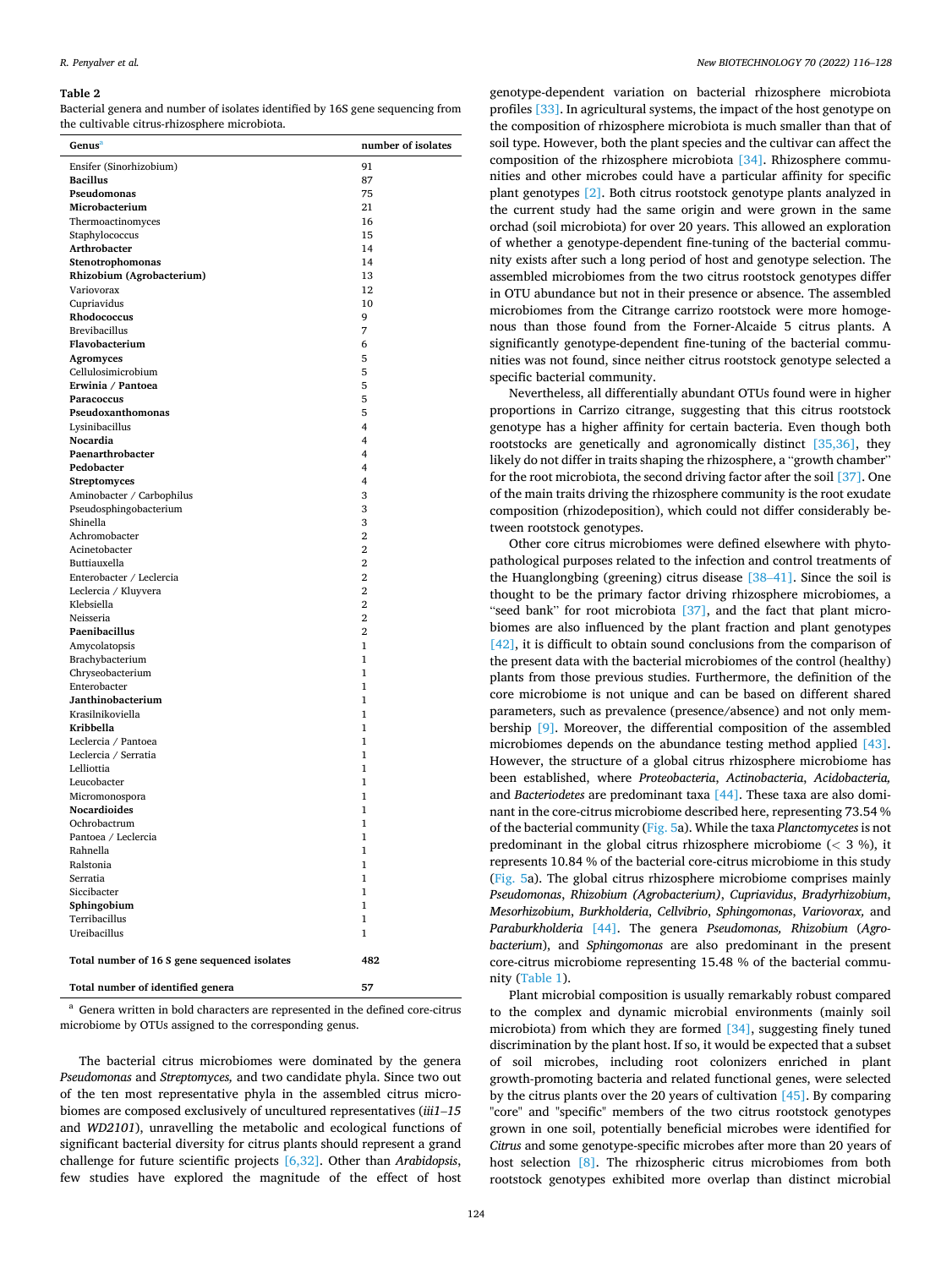## <span id="page-9-0"></span>**Table 3**

Selected bacteria potentially beneficial for citrus (r*Citrus*BBC collection).

|                   |                |                                                 |                                            |                                              | Main OTUs <sup>a</sup> |                   |                                  |                                                                              |
|-------------------|----------------|-------------------------------------------------|--------------------------------------------|----------------------------------------------|------------------------|-------------------|----------------------------------|------------------------------------------------------------------------------|
| rCitrusBBC<br>#ID | Strain<br>name | <b>NCBI</b><br>accession<br>number <sup>b</sup> | The closest relative ( $\%$ ) <sup>c</sup> | OTU <sup>d</sup>                             | Major                  | Host<br>selection | Rhizosfere-<br>indicator species | <b>Fragment recruitment</b><br>analysis of isolate<br>sequences <sup>e</sup> |
| $\mathbf{1}$      | $C3-177a$      | OK298710                                        | Pseudomonas baetica<br>(99.3)              | OTU <sub>1</sub>                             | X                      | $\mathbf X$       | $\mathbf X$                      | 2/8                                                                          |
| 2                 | $F1-3$         |                                                 | (99.2)                                     | $\epsilon\epsilon$                           |                        |                   |                                  | 7/8                                                                          |
| 3                 | $F3-64(b)$     | OK298708                                        | P. brassicacearum (99.7)                   | $\epsilon\epsilon$                           |                        |                   |                                  | 5/8                                                                          |
| 4                 | $F1 - 26$      | OK298698                                        | P. entomophila (99.5)                      | $\epsilon\epsilon$                           |                        |                   |                                  | 4/8                                                                          |
| 5                 | $F4-7$         | OK298691                                        | (99.6)                                     | $\epsilon\epsilon$                           |                        |                   |                                  | 66                                                                           |
| 6                 | $C2-34$        |                                                 | P. helmanticensis (99.4)                   | $\epsilon\epsilon$                           |                        |                   |                                  | 0                                                                            |
| 7                 | $C1-73$        |                                                 | P. jessenii (99.3)                         | $\epsilon$                                   |                        |                   |                                  | 7/8                                                                          |
| 8                 | $F1-18$        | OK298696                                        | (99.2)                                     | $\epsilon$                                   |                        |                   |                                  | $\epsilon$                                                                   |
| 9                 | $F1-19$        | OK298719                                        | (99.4)                                     | $\epsilon$                                   |                        |                   |                                  | 2/8                                                                          |
|                   |                |                                                 | (99.1)                                     | $\epsilon$                                   |                        |                   |                                  |                                                                              |
| 10                | $F1-60$        | OK298704                                        |                                            | $\epsilon$                                   |                        |                   |                                  | 7/8                                                                          |
| 11                | $F2-19$        |                                                 | (98.6)                                     | $\epsilon$                                   |                        |                   |                                  | $\mathbf{0}$                                                                 |
| 12                | $F2 - 25$      |                                                 | (99.0)                                     | $\epsilon$                                   |                        |                   |                                  | 7/8                                                                          |
| 13                | $F2-29$        | OK298685                                        | ``(98.4)                                   | $\epsilon$                                   |                        |                   |                                  | 0<br>$\omega$                                                                |
| 14                | $F2 - 36$      | OK298718                                        | ``(99.4)                                   | $\epsilon$                                   |                        |                   |                                  |                                                                              |
| 15                | F3-280a        | OK298716                                        | (99.1)                                     |                                              |                        |                   |                                  | 7/8                                                                          |
| 16                | $C3-7$         | OK298687                                        | P. monteilli (98.9)                        |                                              |                        |                   |                                  | 4/8                                                                          |
| 17                | $F2 - 74$      |                                                 | P. plecoglossicida (99.8)                  | $\epsilon$                                   |                        |                   |                                  | 66                                                                           |
| 18                | $C1-75$        |                                                 | P. putida (99.5)                           | $\epsilon$                                   |                        |                   |                                  | $\omega$                                                                     |
| 19                | $C4-35$        |                                                 | (99.4)                                     | $\epsilon$                                   |                        |                   |                                  | 5/8                                                                          |
| 20                | $C4-54$        |                                                 | (99.4)                                     | $\epsilon$                                   |                        |                   |                                  | 66                                                                           |
| 21                | $F1-2$         |                                                 | (99.3)                                     | $\epsilon$                                   |                        |                   |                                  | 4/8                                                                          |
| 22                | $F1-14$        |                                                 | (99.9)                                     | $\epsilon$                                   |                        |                   |                                  | 5/8                                                                          |
| 23                | $F1-56$        | OK298683                                        | ``(100)                                    |                                              |                        |                   |                                  | 4                                                                            |
| 24                | F3-62          | OK298707                                        | (99.5)                                     | $\epsilon$                                   |                        |                   |                                  | 4                                                                            |
| 25                | F4-50          |                                                 | (99.5)                                     | $\epsilon$                                   |                        |                   |                                  | 4                                                                            |
| 26                | F4-150n        | OK298689                                        | (99.8)                                     | $\epsilon$                                   |                        |                   |                                  | cc.                                                                          |
| 27                | $F1-6$         | OK298713                                        | P. silesiensis (100)                       | $\epsilon$                                   |                        |                   |                                  | 1/8                                                                          |
| 28                | $F1 - 21$      | OK298714                                        | (99.9)                                     | $^{16}$                                      |                        |                   |                                  | 2/8                                                                          |
| 29                | $F1 - 68$      | OK298699                                        | (100)                                      | $\epsilon$                                   |                        |                   |                                  | 5/8                                                                          |
| 30                | $C2-213a$      |                                                 | P. taiwanensis (99.6)                      | $\epsilon$                                   |                        |                   |                                  | cc.                                                                          |
| 31                | $C3-131$ ng    | OK298709                                        | (97.9)                                     | $\epsilon$                                   |                        |                   |                                  | 4/8                                                                          |
| 32                | $F1-20$        | OK298697                                        | (99.1)                                     | $\epsilon\epsilon$                           |                        |                   |                                  | cc.                                                                          |
| 33                | F2-236a        | OK298703                                        | (99.6)                                     | $\epsilon\epsilon$                           |                        |                   |                                  | cc.                                                                          |
| 34                | $C1-55a$       | OK298700                                        | P. frederiksbergensis (99.5)               | OTU_7                                        | X                      | $\mathbf X$       | $\mathbf x$                      | 4/8                                                                          |
| 35                | $C2-20$        |                                                 | (99.5)                                     | $\epsilon\epsilon$                           |                        |                   |                                  | 44                                                                           |
|                   | $C1-28$        |                                                 |                                            | $\epsilon\epsilon$                           |                        |                   |                                  | 4                                                                            |
| 36                |                |                                                 | P. helmanticensis (98.9)                   | $\epsilon$                                   |                        |                   |                                  |                                                                              |
| 37                | $F1-4$         | OK298680                                        | (98.7)                                     | $\epsilon$                                   |                        |                   |                                  | ٤ć.                                                                          |
| 38                | $F2 - 72$      | OK298717                                        | (98.8)                                     | $\epsilon\epsilon$                           |                        |                   |                                  | $\epsilon\epsilon$                                                           |
| 39                | $F1 - 47$      |                                                 | P. lini (99.6)                             | $\epsilon\epsilon$                           |                        |                   |                                  | cc.                                                                          |
| 40                | $F1 - 55$      |                                                 | (99.7)                                     |                                              |                        |                   |                                  |                                                                              |
| 41                | $F2-50$        | OK298686                                        | P. japonica (98.7)                         | OTU_2                                        | $\mathbf x$            |                   |                                  | 2/8                                                                          |
| 42                | $C4-30$        | OK298690                                        | P. oryzihabitans (99.4)                    | $\epsilon\epsilon$                           |                        |                   |                                  | $\epsilon\epsilon$                                                           |
| 43                | $F1-30$        | OK298715                                        | (97.4)                                     | $\epsilon$                                   |                        |                   |                                  | cc.                                                                          |
| 44                | $F3-26$        |                                                 | (99.5)                                     | $\epsilon$                                   |                        |                   |                                  | 4/8                                                                          |
| 45                | F3-39          | OK298705                                        | (99.5)                                     | $\epsilon$                                   |                        |                   |                                  | $^{44}$                                                                      |
| 46                | $F4-26$        | OK298692                                        | (99.4)                                     | $\epsilon\epsilon$                           |                        |                   |                                  | 2/8                                                                          |
| 47                | $F4-72$        | OK298693                                        | (98.4)                                     | $\epsilon\epsilon$                           |                        |                   |                                  | $\epsilon\epsilon$                                                           |
| 48                | $C2-25$        |                                                 | P. plecoglossicida (99.6)                  | $\boldsymbol{\epsilon}\boldsymbol{\epsilon}$ |                        |                   |                                  | $4/8$                                                                        |
| 49                | $C2-12$        |                                                 | P. putida (99.1)                           | $\mathfrak{c}\mathfrak{c}$                   |                        |                   |                                  | 2/8                                                                          |
| 50                | F4-195n        | OK298851                                        | Flavobacterium<br>frigidimaris (98.9)      | OTU_11                                       | X                      |                   |                                  | 1/8                                                                          |
| 51                | C3-169a        | OK298931                                        | Kribbella swartbergensis                   | <b>OTU_20</b>                                |                        | $\mathbf X$       | X                                | 3/8                                                                          |
| 52                | F4-206a        | OK298807                                        | (99.1)<br>Rhizobium herbae (99.0)          |                                              |                        | $\mathbf X$       | X                                | $\bf{0}$                                                                     |
|                   |                |                                                 |                                            | <b>OTU_28</b><br>$\epsilon\epsilon$          |                        |                   |                                  | $\alpha$                                                                     |
| 53                | F4-169 ng      | OK298800                                        | R. giardinii (99.0)                        |                                              |                        |                   |                                  |                                                                              |
| 54                | F4-204ag       | OK298887                                        | Nocardia globerula (99.8)                  | <b>OTU 36</b><br>$\epsilon$                  |                        | $\mathbf X$       | X                                | 1/8<br>$\epsilon$                                                            |
| 55                | F4-229a        | OK298885                                        | (99.8)                                     |                                              |                        |                   |                                  |                                                                              |
| 56                | $C2 - 173n$    | OK298841                                        | Rhodococcus koreensis<br>(99.6)            | $\epsilon\epsilon$                           |                        |                   |                                  | 1/8                                                                          |
| 57                | $C2-212a$      | OK298839                                        | (99.1)                                     | $\mathfrak{c}\mathfrak{c}$                   |                        |                   |                                  | $\epsilon\epsilon$                                                           |
| 58                | F2-194n        | OK298838                                        | (99.5)                                     | $\mathfrak{c}\mathfrak{c}$                   |                        |                   |                                  | $\epsilon\epsilon$                                                           |
| 59                | $C3-4$         | OK298805                                        | Agrobacterium                              | <b>OTU_21</b>                                |                        |                   | X                                | 1/8                                                                          |
|                   |                |                                                 | tumefaciens (99.8)                         | $\mathfrak{c}\mathfrak{c}$                   |                        |                   |                                  | $\epsilon$                                                                   |
| 60                | $C3-54$        | OK298806                                        | (99.8)                                     | $\epsilon$                                   |                        |                   |                                  |                                                                              |
| 61                | $C3-136$ ng    | OK298801                                        | (99.8)                                     |                                              |                        |                   |                                  |                                                                              |
| 62                | C3-176a        | OK298809                                        | (99.8)                                     | $\epsilon$                                   |                        |                   |                                  | 4                                                                            |
| 63                | $F1 - 34$      | OK298810                                        | (99.7)                                     | $\epsilon\epsilon$                           |                        |                   |                                  | $\epsilon\epsilon$                                                           |
| 64                | $F1 - 37$      | OK298798                                        | (100)                                      | $\epsilon$                                   |                        |                   |                                  | 4                                                                            |
| 65                | $F1 - 43$      | OK298808                                        | (99.7)                                     | $\epsilon\epsilon$                           |                        |                   |                                  | $\epsilon\,\epsilon$                                                         |
| 66                | F1-124 ng      | OK298802                                        | (99.7)                                     | $\mathfrak{c}\mathfrak{c}$                   |                        |                   |                                  | $\epsilon\,\epsilon$                                                         |

(*continued on next page*)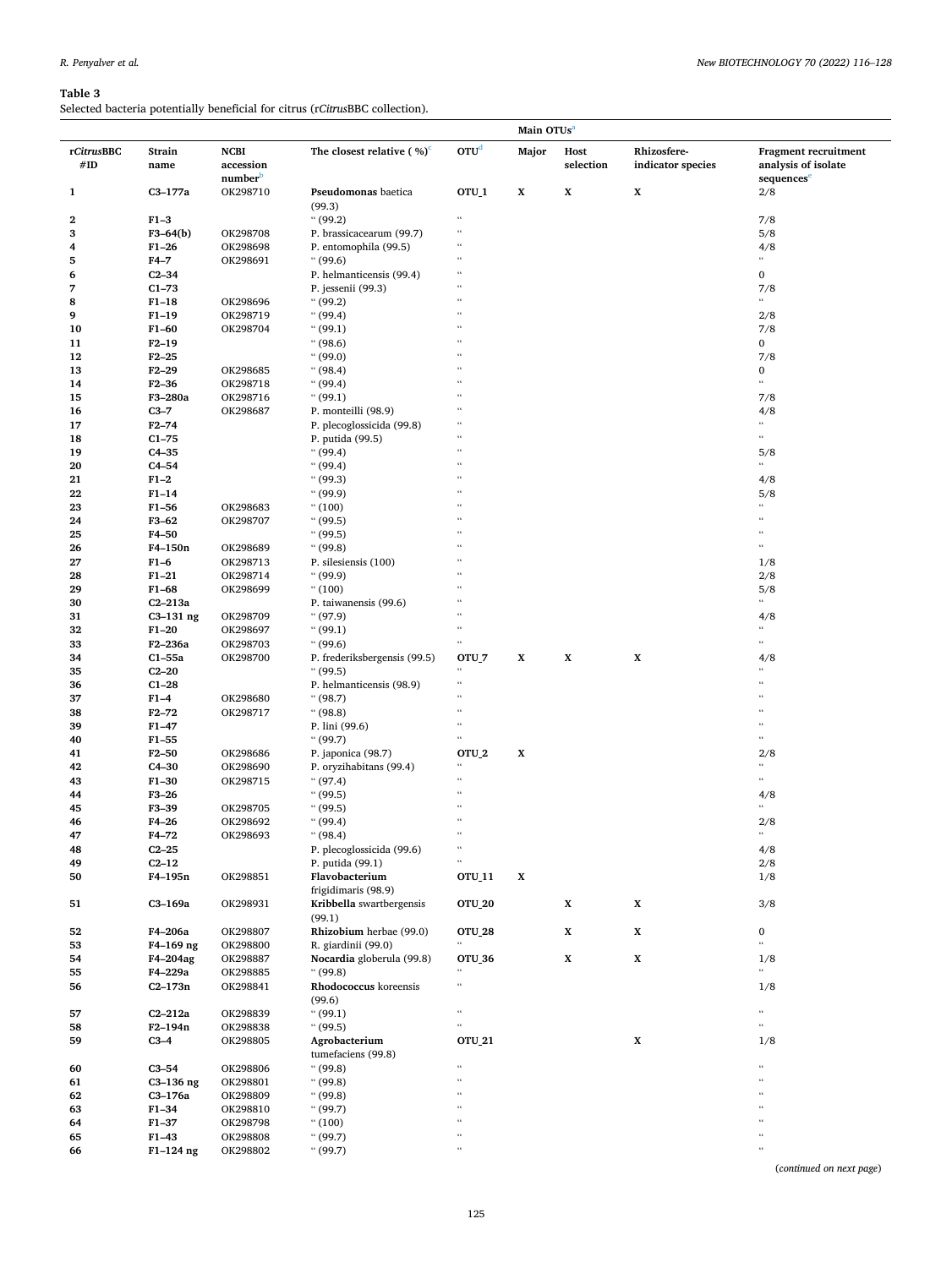|            |                        | Main OTUs <sup>a</sup> |                                           |                                      |             |                      |  |
|------------|------------------------|------------------------|-------------------------------------------|--------------------------------------|-------------|----------------------|--|
| 67         | $F1-131n$              | OK298803               | (99.8)                                    | $\epsilon$                           |             | $\epsilon$           |  |
| 68         | $F2 - 201n$            | OK298804               | (99.8)                                    | $\mathfrak{c}\mathfrak{c}$           |             | $\epsilon$           |  |
| 69         | F4-167 ng              | OK298799               | (99.4)                                    | $\epsilon$                           |             | $\epsilon\epsilon$   |  |
|            | (a)                    |                        |                                           |                                      |             |                      |  |
| 70         | $F3-20$                | OK298626               | Bacillus cereus (99.6)                    | OTU_42                               | X           | 2/8                  |  |
| 71         | $C1-69$                | OK298640               | B. mobilis (99.8)                         | $\epsilon$                           |             | $\epsilon\,\epsilon$ |  |
| 72         | $F3-35$                | OK298627               | (99.6)                                    | $\epsilon\epsilon$                   |             | $\epsilon$           |  |
| 73         | $C1-89b$               | OK298593               | B. mojavensis (99.8)                      | $\epsilon$                           |             | $\epsilon$           |  |
| 74         | F3-90b                 | OK298662               | B. paramycoides (98.4)                    | $\epsilon$                           |             |                      |  |
| 75         | F2-99b                 | OK298633               | B. toyonensis (99.6)                      | $\epsilon\epsilon$                   |             | $\epsilon$           |  |
| 76         | $C1-84b$               | OK298638               | B. wiedmannii (99.8)                      | $\epsilon$                           |             | $\epsilon$           |  |
| 77         | F1-85b                 | OK298675               | (99.8)                                    | $\epsilon$                           | $\mathbf X$ | $\epsilon$           |  |
| 78         | $C2 - 87b$             | OK298648               | (99.2)                                    | $\epsilon$                           |             | $\epsilon$           |  |
| 79         | $C2 - 88b$             | OK298649               | (99.7)                                    | $\epsilon$                           |             | $\epsilon$           |  |
| 80         | $C2-98b$               | OK298631               | (99.9)                                    | $\epsilon$                           |             | $\epsilon$           |  |
| 81         | $C2-104b$              | OK298651               | (99.8)                                    | $\epsilon$                           |             |                      |  |
| 82         | $C4-94b$               | OK298665               | (99.8)                                    | $\epsilon\epsilon$                   |             | $\epsilon$           |  |
| 83         | $C4-95b$               | OK298604               | (99.6)                                    | $\epsilon$                           |             | $\epsilon$           |  |
| 84         | C4-98b                 | OK298666               | (99.9)                                    | $\epsilon$                           |             | $\epsilon$           |  |
| 85         | C4-100b                | OK298606               | (99.6)                                    | $\epsilon$                           |             | $\epsilon$           |  |
| 86         | $C4-101b$              | OK298607               | (99.9)                                    | $\epsilon$                           |             | $\epsilon$           |  |
| 87         | C4-194a                | OK298673               | (99.9)                                    | $\epsilon$                           |             | $\epsilon$           |  |
| 88         | F2-93b                 | OK298653               | (100)                                     | $\epsilon$                           |             |                      |  |
| 89         | F2-104b                | OK298634               | (99.8)                                    | $\epsilon\epsilon$                   |             | $\epsilon$           |  |
| 90         | F3-89b                 | OK298624               | (99.4)                                    | $\epsilon$                           |             | $\epsilon$           |  |
| 91         | F4-87b                 | OK298609               | (97.2)                                    | $\epsilon$                           |             | $\epsilon$           |  |
| 92         | F4-89b                 | OK298610               | (99.9)                                    | $\epsilon$                           |             | $\epsilon$           |  |
| 93         | F4-92b                 | OK298668               | (99.9)                                    | $\epsilon$                           |             | $\epsilon$           |  |
| 94         | F4-94b                 | OK298612               | (99.2)                                    | $\epsilon$                           |             | $\epsilon$           |  |
| 95         | F4-95b                 | OK298613               | (99.8)                                    | $\epsilon$                           |             |                      |  |
| 96         | F4-97b                 | OK298669               | (100)                                     | $\epsilon$                           |             | $\epsilon$           |  |
| 97         | F4-106b                | OK298671               | (99.9)                                    | $\epsilon\epsilon$                   |             | $\epsilon$           |  |
| 98         | $F1 - 52$              | OK298728               | Microbacterium                            | <b>OTU_44</b>                        | $\mathbf X$ | 0                    |  |
|            |                        |                        | paraoxydans (99.7)                        |                                      |             |                      |  |
| 99         | $C1-33$                | OK298720               | M. trichothecenolyticum                   | $\epsilon$                           |             | $\epsilon$           |  |
|            |                        |                        | (98.2)                                    |                                      |             |                      |  |
| 100        | $C1-44$                | OK298730               | (98.6)                                    | $\epsilon$                           |             |                      |  |
| 101        | $C1-48$                |                        | (98.5)                                    | $\epsilon$                           |             | $\epsilon$           |  |
|            |                        | OK298734               |                                           | $\epsilon$                           |             | $\epsilon$           |  |
| 102<br>103 | $C2-211a$<br>$C3-107n$ | OK298731               | (98.5)                                    | $\epsilon$                           |             | $\epsilon$           |  |
|            |                        | OK298738               | (98.4)<br>(99.1)                          | $\epsilon$                           |             | $\epsilon$           |  |
| 104        | F2-213a                | OK298733               |                                           | $\epsilon$                           |             | $\epsilon$           |  |
| 105        | $C4-168n$              | OK298724               | M. yannicii (98.7)<br>(99.0)              | $\epsilon$                           |             | $\epsilon$           |  |
| 106        | $F3-7$                 | OK298735               |                                           |                                      |             | $\bf{0}$             |  |
| 107        | $C1-106$ ng            | OK298892               | Pedobacter steynii (98.9)                 | OTU_72<br>$\mathfrak{c}\mathfrak{c}$ | X           | $\epsilon\epsilon$   |  |
| 108        | $C2-58$                | OK298893<br>OK298877   | Pd. weterhofensis (97.6)                  | <b>OTU 79</b>                        |             | $\bf{0}$             |  |
| 109        | $C3-6$                 |                        | Pseudoxanthomonas                         |                                      | $\mathbf X$ |                      |  |
|            | $C3-129n$              |                        | japonensis (99.7)                         | $\epsilon\epsilon$                   |             | $\epsilon$           |  |
| 110        |                        | OK298878               | (99.6)                                    |                                      |             |                      |  |
|            | (a)                    |                        |                                           | $\epsilon$                           |             | $\epsilon\epsilon$   |  |
| 111        | $C4-144n$              | OK298875               | (96.2)                                    | $\epsilon\epsilon$                   |             | $\ddot{\phantom{a}}$ |  |
| 112        | $C4-144n$              | OK298879               | ``(99.7)                                  |                                      |             |                      |  |
|            | (c)                    |                        |                                           |                                      |             |                      |  |
| 113        | F4-40b                 | OK298929               | Janthinobacterium                         | OTU_82                               | X           | $\boldsymbol{0}$     |  |
| 114        | $C3-34$                | OK298945               | lividum (99.2)<br>Terribacillus goriensis | <b>OTU_142</b>                       | X           | $\bf{0}$             |  |
|            |                        |                        |                                           |                                      |             |                      |  |
|            |                        |                        | (99,7)<br>Paracoccus litorisediminis      |                                      | $\mathbf X$ | 0                    |  |
| 115        | $C1-36$                | OK298870               |                                           | <b>OTU_170</b>                       |             |                      |  |
|            |                        |                        | (99.8)                                    | $\epsilon\epsilon$                   |             | $\epsilon\epsilon$   |  |
| 116        | $C2-166n$              | OK298872               | (99.8)                                    | $\epsilon\epsilon$                   |             | 66                   |  |
| 117        | $C3-132$ ng<br>C4-198a | OK298871               | (99.5)                                    | $\epsilon$                           |             | $\epsilon\epsilon$   |  |
| 118<br>119 |                        | OK298874<br>OK298873   | (99.5)<br>(99.6)                          | $\epsilon\epsilon$                   |             | $\epsilon\epsilon$   |  |
|            | F4-153 ng              |                        |                                           |                                      |             |                      |  |
| 120        | (b)<br>$C3-37$         | OK298790               | Stenotrophomonas                          | <b>OTU_298</b>                       | $\mathbf X$ | 0                    |  |
|            |                        |                        |                                           |                                      |             |                      |  |
|            |                        |                        | maltophilia (99.4)<br>(98.7)              | $\epsilon\epsilon$                   |             | $\epsilon\epsilon$   |  |
| 121        | $C4-33$                | OK298793               |                                           | $\epsilon\epsilon$                   |             | $\epsilon$           |  |
| 122        | $C4-175$ ng            | OK298795               | (98.9)                                    |                                      |             |                      |  |
|            | (a)                    |                        |                                           | $\epsilon\epsilon$                   |             | $\epsilon$           |  |
| 123        | $F4-171$ ng(b)         |                        | (98.5)                                    | $\epsilon$                           |             | $\epsilon\epsilon$   |  |
| 124        | F4-183 ng              | OK298794               | (98.9)                                    |                                      |             |                      |  |
| 125        | $C2-228a$              | OK298778               | Arthrobacter cupressi                     | OTU_24                               |             | 0                    |  |
|            |                        |                        | (97.9)                                    | $\epsilon\epsilon$                   |             | $\epsilon$           |  |
| 126        | $C1-126n$              | OK298779               | A. globiformis (98.4)                     | $\mathfrak{c}\mathfrak{c}$           |             | 66                   |  |
| 127        | $C3-74$                | OK298782               | (99.5)                                    | $\epsilon$                           |             | $\epsilon$           |  |
| 128        | $C3-141n$              | OK298784               | (98.3)                                    | $\epsilon\epsilon$                   |             | $\epsilon\epsilon$   |  |
| 129        | F2-197n                | OK298777               | (98.6)                                    |                                      |             |                      |  |

(*continued on next page*)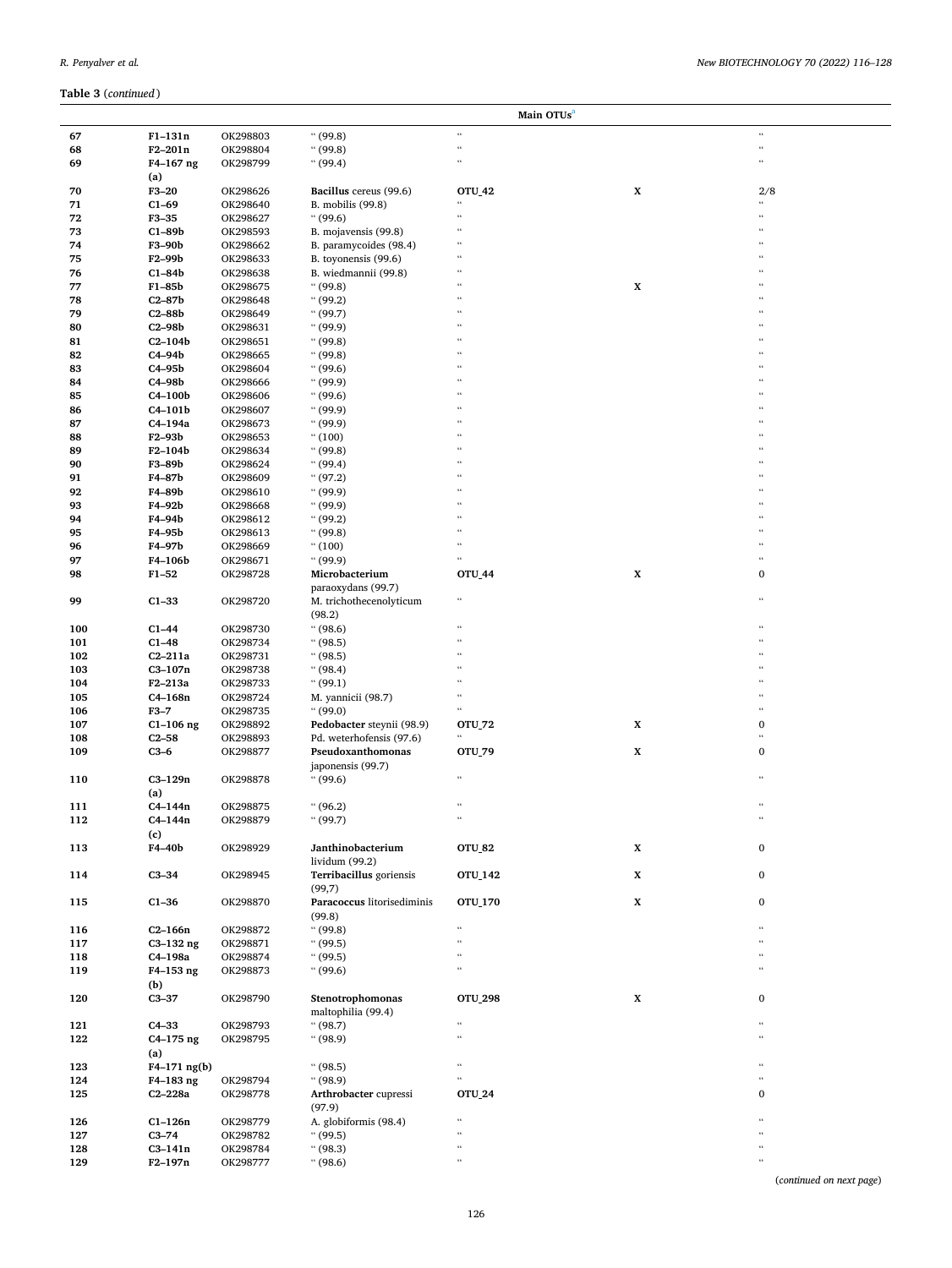#### <span id="page-11-0"></span>**Table 3** (*continued* )

|     |             |          |                                | Main OTUs <sup>a</sup> |                            |
|-----|-------------|----------|--------------------------------|------------------------|----------------------------|
| 130 | $F3-10$     | OK298783 | (98.2)                         | $\epsilon\,\epsilon$   | $\mathfrak{c}\mathfrak{c}$ |
| 131 | F4-211a     | OK298785 | (98.5)                         | $\epsilon\,\epsilon$   | $^{16}$                    |
| 132 | $F2 - 73$   | OK298775 | A. humicola (98.4)             | $\epsilon\,\epsilon$   | 66                         |
| 133 | $F3-13$     | OK298776 | A. luteolus (99.2)             | $\epsilon\,\epsilon$   | $\mathfrak{c}\mathfrak{c}$ |
| 134 | $C1-40$     | OK298772 | A. pascens (99.8)              | $\epsilon\,\epsilon$   | $\mathfrak{c}\mathfrak{c}$ |
| 135 | $C3-118$ ng | OK298836 | Rhodococcus                    | <b>OTU_31</b>          | 2/8                        |
|     |             |          | wratislaviensis (99.2)         |                        |                            |
| 136 | C3-174a     | OK298835 | R. wratislaviensis (99.1)      | $\epsilon\,\epsilon$   | $\mathfrak{c}\mathfrak{c}$ |
| 137 | $F3-33$     | OK298834 | (99.1)                         | $\epsilon\,\epsilon$   | 66                         |
| 138 | F3-37       | OK298939 | Pantoea rodasii (96.3)         | <b>OTU_35</b>          | $\Omega$                   |
| 139 | $C1-7$      | OK298639 | Bacillus litoralis (98,45 %)   | OTU_40                 | 2/8                        |
| 140 | $C1-130n$   | OK298867 | Erwinia endophytica (98.9)     | OTU_63                 | 0                          |
| 141 | $C1-74$     | OK298865 | E. tasmaniensis (99.2)         |                        |                            |
| 142 | $C4-73$     | OK298855 | Agromyces fucosus (99.5)       | <b>OTU_123</b>         | $\Omega$                   |
| 143 | $C1-19$     | OK298866 | Erwinia billingiae (99.4)      | OTU_159                | $\Omega$                   |
| 144 | $F1-70$     | OK298869 | (99.2)                         | $\epsilon\,\epsilon$   |                            |
| 145 | $C3-44$     | OK298739 | Microbacterium profundi        | <b>OTU 280</b>         | $\mathbf{0}$               |
|     |             |          | (98.9)                         |                        |                            |
| 146 | $C2-4$      | OK298721 | (99.0)                         | $\epsilon\,\epsilon$   | 66                         |
| 147 | C3-173a     | OK298884 | Nocardia salmonicida<br>(99.2) | <b>OTU_541</b>         | $\mathbf{0}$               |

<sup>a</sup> Main OTUs from the selected core-citrus microbiome were stablished according to relative abundance (major >1 %), root-enriched vs. bulk soil (host selection) and rhizosfere-indicator species as described in M&M (Supple

<sup>b</sup> 16 S rRNA gene sequences from bacterial isolates are deposited at Genebank from NCBI under accession number OK298500 to OK298946.<br><sup>c</sup> % of similarity in the Reference [16S](#page-12-0) rRNA type\_strains database (NCBI) at 15th of A

 $e$  Fragment Recruitment Analysis of each bacterial isolate sequence from environmental samples. Proportion of rhizosphere samples (n = 8) were a given bacterial isolate 16 S rRNA sequence was found in the raw sequencing data without any clustering at *>* 99 % of similarity.

communities, and the corresponding "core" microbiome was determined. Subsequently, a further prevalent "core-citrus" microbiome was established (OTUs detected consistently across replicates). To link metataxonomic data to actual microbes, many bacterial citrus isolates from the same rhizospheric samples were collected to develop an extensive census of the cultivable microbiome. 16 S rRNA gene sequences from 482 bacterial isolates allocated them to 57 genera, many of which had never previously been isolated from *Citrus* [\[46,47\]](#page-12-0). Since many metataxonomic-detected genera were not isolated and vice versa*,*  this study is another clear example that shows that both approaches are complementary in defining a broad picture of plant microbiomes, as has been observed in many other studies. To generate a powerful citrus-adapted and host-selected bacterial collection, 16S rRNA isolate sequences were correlated with the counterpart OTU reference sequences from the defined "core-citrus" microbiome. A total of 147 isolate sequences were closely associated with the OTU reference sequences assigned to the related genus, allowing a bacterial collection to be generated theoretically enriched in beneficial microbes for *Citrus* [\(\[8\]](#page-12-0); [Fig. 1](#page-1-0)*)*.

Despite the limited number of commercialized bacterial bioproducts used in agriculture, as expected, these selected bacteria were dominated by genera that are already commercially available as agricultural probiotics, such as *Pseudomonas*, *Bacillus*, *Rhizobium* (*Agrobacterium*), *Erwinia* (*Pantoea*) and *Flavobacterium* [\[48,49\].](#page-12-0) Some other potentially host-beneficial isolates were not selected since they do not have a counterpart OTU assigned to the same genus in the defined "core-citrus" microbiome, likely the genera *Ensifer* (*Sinorhizobium*) or *Variovorax,*  which were associated with OTUs assigned to the family level, which also includes other genera. It is known that adding other locations with the same experimental design and criteria would generate a "core-citrus" microbiome with a reduced but more restrictive and consistent number of selected OTUs. However, this aspect does not invalidate the bacterial selection made. There is a concern that there is insufficient evidence that the selected bacteria are beneficial in this study. However, the first step in developing new bioproducts is the selection of potentially beneficial microbes. Subsequently, since the ability of a given

bacterium to function as a real plant-growth-promoting organism in the field is determined at the strain rather than the species level, a second step would be to explore each bacterium (alone or in combinations (SynComs)) directly *in planta* to select those new agricultural probiotics for the citrus crop.

In summary, the first bacterial culture collection has been generated from a woody fruit crop selected by coupling metataxonomic and culturomic analyses of rhizospheric microbiomes and theoretically enriched in host-beneficial bacteria [\[8,50\]](#page-12-0). The untapped diversity of rhizospheric citrus microbiomes has provided a citrus-adapted and citrus-selected bacteria that is a source to mine for beneficial bacteria [\[7\].](#page-12-0) Further *in planta* research will determine the potential of the selected bacteria as agricultural probiotics for future biotechnological applications in the citrus industry.

## **Conflict of Interest**

No conflict of interest exist.

## **Acknowledgments**

We thank all those undergraduate students, especially the pioneer Laura Camacho, for their contribution to the large bacterial isolation, and to Felix Morán for technical support in the bacterial sequences analysis. This work was supported by grants RTA2015–00087-C2–01, AGL2017–91803-EXP and RTI2018–098379-R-I00 from Spanish Agency of Science (AEI, Spain) and co-funded by the European Social Fund to E. Marco-Noales, R. Penyalver and M.A. Forner-Giner, respectively. Part of this work was also conducted during a visiting stay of R. Penyalver at the Universidade Federal do Pampa (Unipampa), Sao Gabriel, RS. Brazil funded by the "Programa Movilidad" from AEI (Spain) PRX15/00253. We especially thank Antonio de Vicente and Carlos Pedrós-Alió for support and suggestions; and Alice Mockford and Ansley Scudder Evans for English editing.